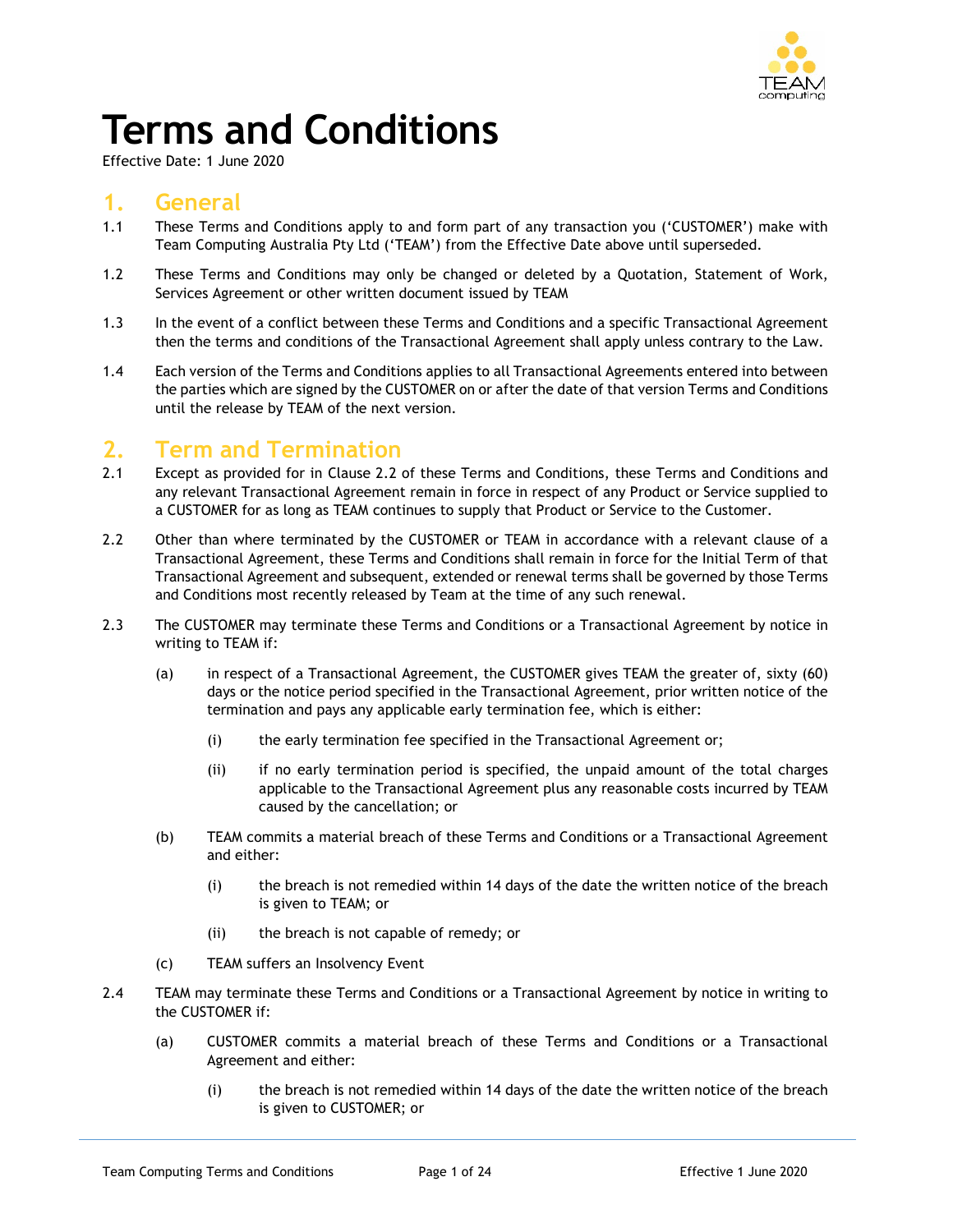

- (ii) the breach is not capable of remedy; or
- (b) the CUSTOMER fails to pay any amount (which is not subject to a dispute under clause 27) due under any Transactional Agreement within 14 days of written notice from TEAM requiring payment; or,
- (c) the CUSTOMER suffers an Insolvency Event; or
- (d) a Supplier Failure occurs which impairs or prevents TEAM from delivering the Products or Services in a Transactional Agreement in accordance with these Terms and Conditions; or,
- (e) any permit, licence, lease or consent required for the provision of the Services cannot reasonably be obtained or retained by TEAM; or,
- (f) TEAM is required to do so to comply with any law or direction of any Government Agency.
- 2.5 In addition to the right to terminate these Terms and Conditions or a Transactional Agreement under clause 2.4(b), if the CUSTOMER fails to pay any undisputed amount due under this or any Transaction Agreement, TEAM may do one or more of the following:
	- (a) Suspend the provision of the Services or Products;
	- (b) Charge the CUSTOMER interest on the overdue amount from the invoice date up to the date of actual payment at the Interest Rate;
	- (c) Where a Service includes access to any physical or logical assets, suspend access to those physical or logical assets; or
	- (d) Use or disclose any information including any Personal Information collected or recorded in relation to the CUSTOMER to a third party to assist TEAM in the process of debt recovery.
- 2.6 If TEAM suspends the provision of any Services or Products under clause 2.5, TEAM may reinstate those Services or Products if all amounts due (including interest) are subsequently paid. In that event, TEAM may charge a reinstatement fee equal to TEAM's reasonable costs incurred in suspending and reconnecting the Services or Products and reconnection will not occur until those costs have been paid.
- 2.7 On termination of these Terms and Conditions or a Transactional Agreement:
	- (a) Where the Agreement is terminated in pursuant to clauses  $2.4(a)$ ,  $2.4(b)$ ,  $2.4(c)$  or where the Agreement is terminated by the CUSTOMER pursuant to clause 2.3(a), TEAM may invoice the CUSTOMER and the CUSTOMER shall within 14 days pay TEAM for any Fixed Term Charge due in respect of the Service or Products for the remainder of the Initial Term or any renewal term;
	- (b) Unpaid sums owing by either party shall become due and payable to the other party;
	- (c) In addition to any other rights it may have TEAM may:
		- (i) Retain any monies paid to it in respect of Products or Services provided;
		- (ii) Invoice the CUSTOMER and the CUSTOMER shall within 14 days pay TEAM for any Services or Products provided up to the date of termination which have not yet been invoiced;
	- (d) The CUSTOMER must return to TEAM any passwords, keys, access codes, security devices or access cards provided by TEAM or any third party in relation to the Services or Products being terminated;
	- (e) The CUSTOMER must remove any equipment located on TEAM premises or in TEAM's data centres within 5 business days of the termination and should the CUSTOMER fail to do so TEAM may remove the equipment and dispose of it in any manner TEAM decides at TEAM's absolute discretion;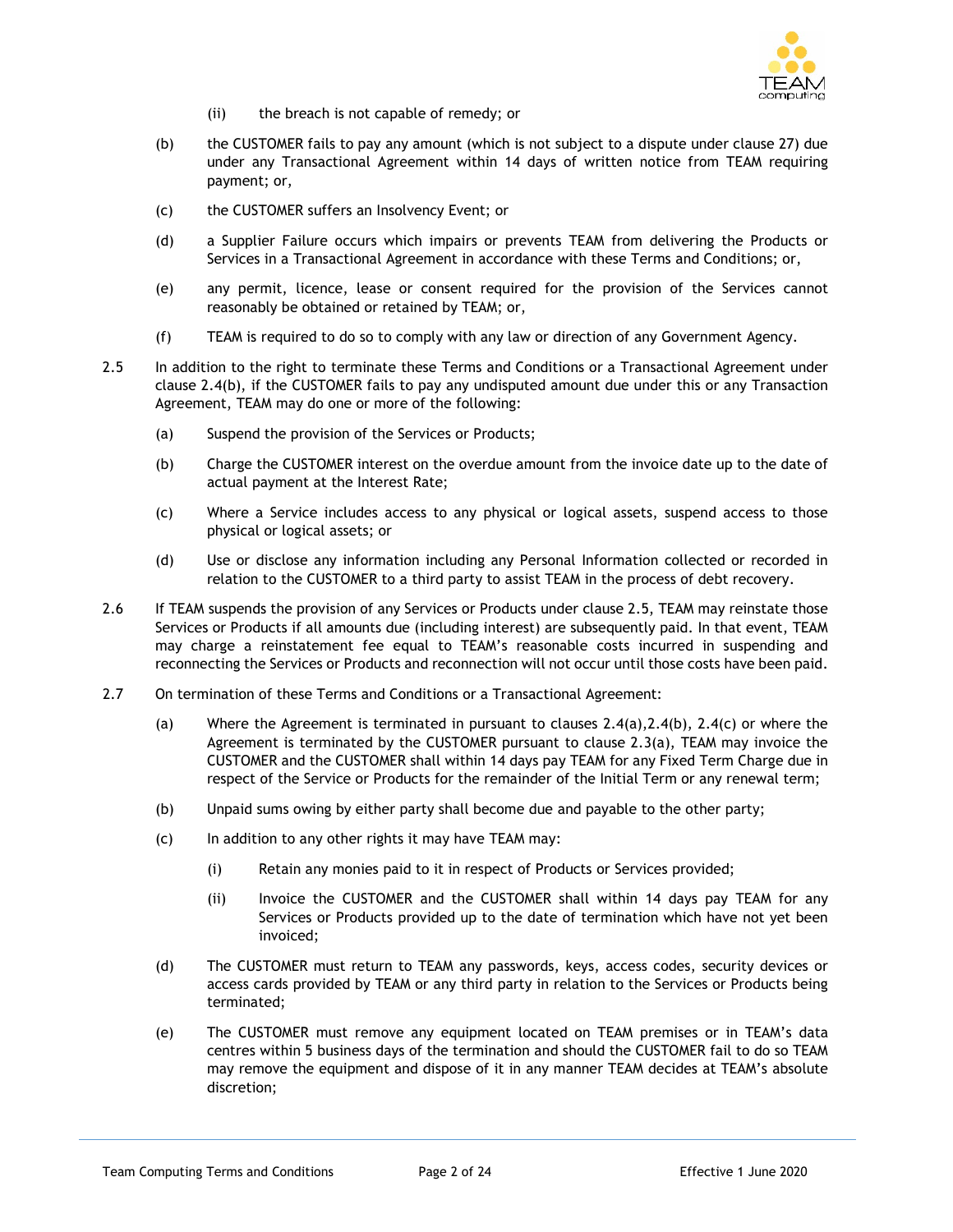

- (f) The CUSTOMER authorises TEAM to recover any sums owed to TEAM from any amounts the CUSTOMER may have previously overpaid;
- (g) TEAM shall have upon reasonable notice to the CUSTOMER, reasonable access to the premises of the CUSTOMER for the purposes of disconnection packaging and retrieval of any goods or equipment owned by TEAM or a third party that were provided in relation to the terminated Services or Products and TEAM shall not be liable for any redecoration, repair or repainting as a result of such removal);
- (h) TEAM shall continue to provide any Services or Products to the CUSTOMER that have not been terminated, unless the termination makes it technically or commercially unreasonable to do so.
- 2.8 Where a Transactional Agreement involves the supply of equipment under a rental or periodic arrangement, upon the expiry or termination of that Transactional agreement the CUSTOMER shall, at their own expense and without delay, return to TEAM the said equipment in good repair (in TEAM's reasonable opinion). Where this does not occur within 30 days of the expiry or termination then the CUSTOMER must provide TEAM access to the CUSTOMER premises to collect the equipment, with such removal being at the CUSTOMER's expense and upon notification of such expense the CUSTOMER shall pay that amount to TEAM as a debt immediately due and payable.

# **3. Supply of Goods**

- 3.1 Where a Transactional Agreement includes a supply of Goods:
	- (a) CUSTOMER agrees that until otherwise notified to CUSTOMER in accordance with these Terms and Conditions, the Goods will be supplied by TEAM to CUSTOMER:
		- (i) on these terms and conditions;
		- (ii) all other applicable annexures and schedules attached to them; and
		- (iii) the terms and conditions specified in the Transactional Agreement relating to the supply of those Goods.
	- (b) TEAM agrees to sell and CUSTOMER agrees to purchase the Goods;
	- (c) CUSTOMER acknowledges that a quoted price may change at any time up to TEAM's acceptance of the CUSTOMER's order
	- (d) CUSTOMER acknowledges that TEAM may not be the manufacturer of the Goods;
	- (e) At CUSTOMER's expense, CUSTOMER is responsible for ensuring that:
		- (i) The Delivery Site is suitable for installation of the Goods and has sufficiently convenient access to enable the delivery of the Goods;
		- (ii) CUSTOMER has all required government, building management, strata body and any other required regulatory consents and/or approvals to set up and operate and use the Goods at the Delivery Site;
		- (iii) The access to the Delivery Site is such that it will not cause excessive wear and tear to TEAM's and/or its contractors' trucks, trailers, vehicles and associated equipment (including from inclement weather);
		- (iv) TEAM and/or TEAM's contractors have permission to access and enter the Delivery Site; and
		- (v) TEAM's employees and contractors receive appropriate safety and induction courses for the Delivery Site.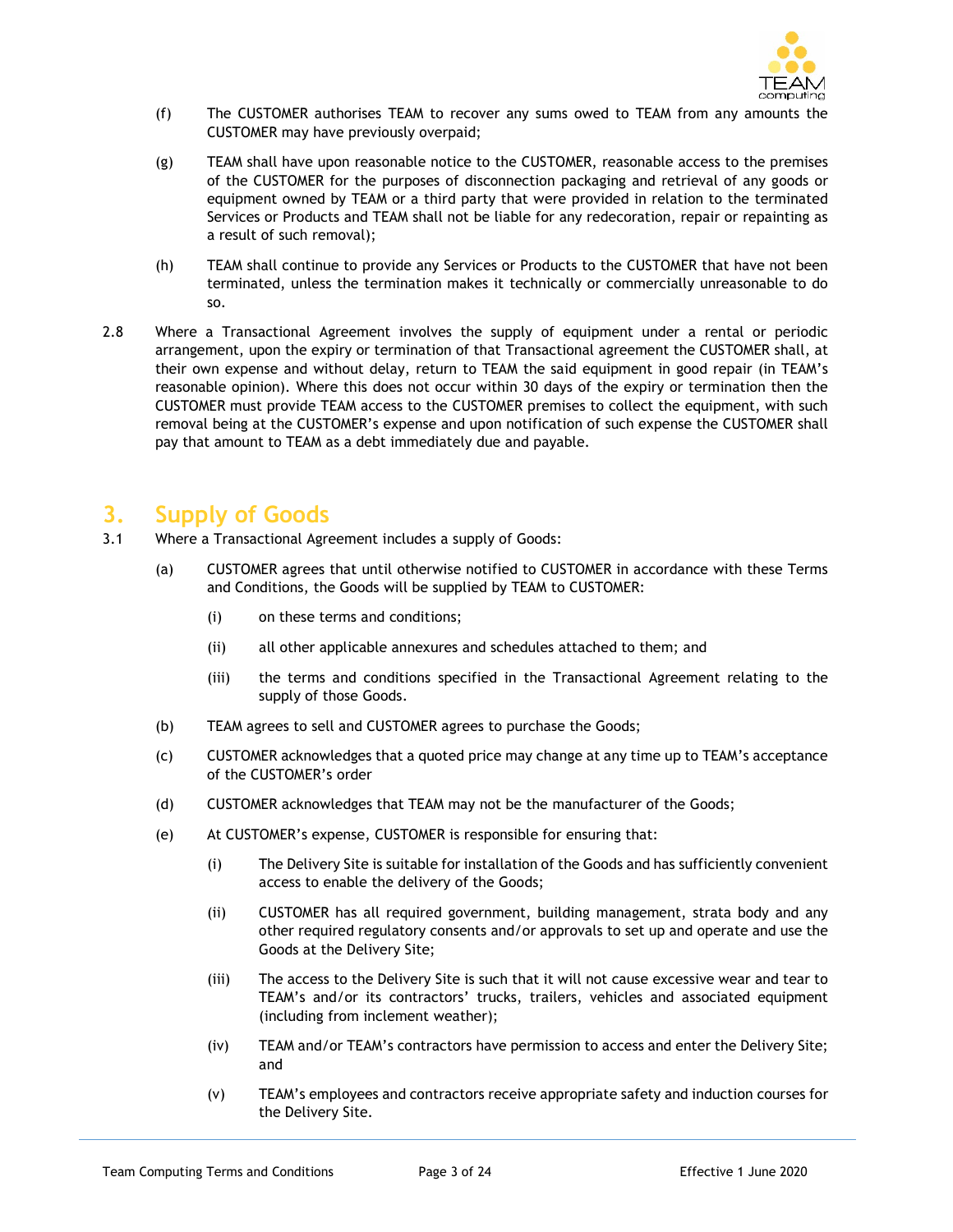

- (f) TEAM sells the Goods to the manufacturer's design specifications but makes no warranty that the Goods or design specifications will comply with the requirements and/or conditions of any government or any other regulatory body, relating in any way to the Goods, the set up and operation of the Goods, the use of the Goods at the Delivery Site or that the Goods, the design specifications and the installation of the Goods will be able to withstand any particular environmental conditions. CUSTOMER accepts the Goods and Services on that basis and that those things are the responsibility of the CUSTOMER. CUSTOMER also accepts that CUSTOMER cannot delay payment of any money under this contract because of those things or anything else.
- (g) Except where otherwise provided in a Transactional Agreement or Engagement Agreement the CUSTOMER agrees with TEAM that CUSTOMER will provide at CUSTOMER's expense all services required for use of the Goods, delivering them to the Delivery Site, installation and maintaining them, employees, meals, and other relevant services for those purposes.
- (h) CUSTOMER must only use the Goods for a Permitted Purpose where a Permitted Purpose is specified in a Transactional Agreement and in any case must only use the Goods:
	- (i) in accordance with:
		- (A) TEAM's recommendations and/or specifications; and
		- (B) the manufacturer's recommendations and/or specifications if any part of the Goods was not manufactured by TEAM; and
	- (ii) as permitted by law.
- (i) CUSTOMER must otherwise comply with all laws relating to CUSTOMER's use of the Goods.
- (j) Subject at all times to TEAM's continuing rights in the Intellectual Property and the Confidential Information, title in any Goods referred to in any Transactional Agreement passes when all money owed by CUSTOMER to TEAM for the Goods including for all prior Transactional Agreements has been paid in full in cleared funds.
- (k) TEAM may enter CUSTOMER's premises to re-take possession of any part of Goods referred to in a Transactional Agreement if CUSTOMER is in breach of sub-clause 3.1(j).
- (l) CUSTOMER must not re-supply any part of Goods to any other party whether with or without charge.
- (m) CUSTOMER is responsible for the Goods from the time risk for them passes to the CUSTOMER.
- (n) The Goods are at CUSTOMER's risk as follows (as the case may be):
	- (i) If CUSTOMER is to collect the Goods from TEAM, the Goods are at CUSTOMER's risk from when they are loaded onto CUSTOMER's or CUSTOMER's contractor's vehicle(s) at TEAM's premises or the premises from which the Goods are to be collected by the CUSTOMER; or
	- (ii) If TEAM is to deliver the Goods to the Delivery Site, the Goods are at CUSTOMER's risk when the Goods have been unloaded at the Delivery Site by TEAM or another party on behalf of TEAM.
- (o) CUSTOMER must not alter the Goods without TEAM's prior written consent.
- (p) Where Goods are provided with a manufacturer's warranty or maintenance contract the CUSTOMER agrees to abide by the terms of any such warranty or contract and to hold TEAM harmless for any breach by any party of such a warranty or contract regardless of who caused the breach.
- (q) TEAM may, but is not obligated to, accept the return of a good and in this case: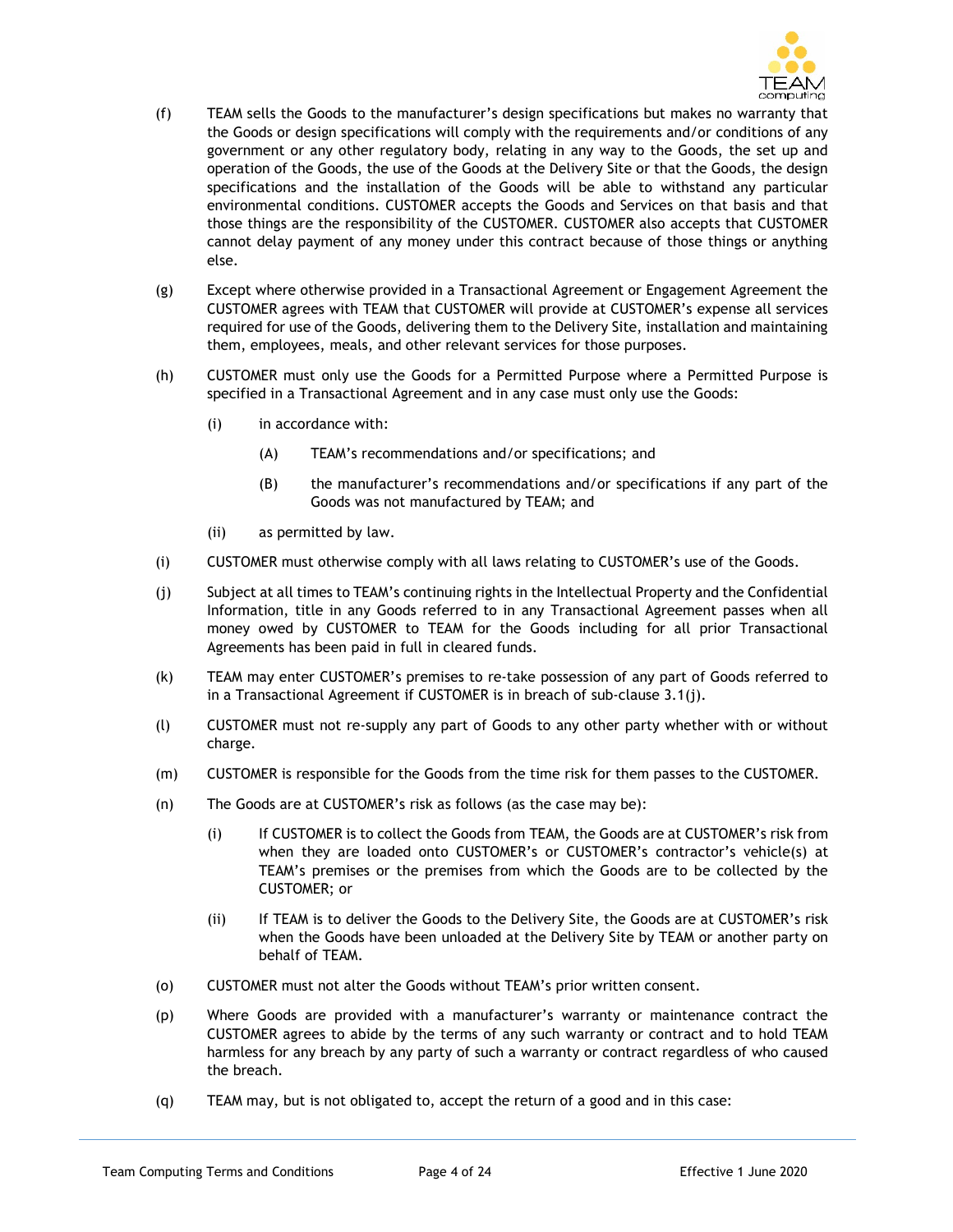

- (i) All Goods returned must be in a condition suitable for resale and in a condition acceptable to TEAM and TEAM's suppliers for return; and
- (ii) Credit or return requests must be approved in writing by TEAM prior to Goods being returned; and
- (iii) TEAM may specify the delivery address to which Goods may be returned provided such address is within Australia; and
- (iv) Opened, damaged or soiled Goods or packaging will not be acceptable for credit; and
- (v) Freight or delivery charges on the original supply will not be credited unless the return is as a result of an error by TEAM; and
- (vi) Return freight to TEAM or TEAM's designated delivery location is at CUSTOMER's expense; and
- (vii) TEAM may charge a handling and restocking fee of up to 15% if the return is accepted, unless the goods were faulty at the time of delivery.
- (r) CUSTOMER agrees to abide by the terms of any applicable licence agreement pertaining to any Goods or Services provided.

# **4. Supply of Services**

- 4.1 Where a Transactional Agreement includes a supply of Services:
	- (a) CUSTOMER agrees that until otherwise notified to CUSTOMER in accordance with these Terms and Conditions, the Services will be supplied by TEAM to CUSTOMER:
		- (i) on these Terms and Conditions;
		- (ii) all other applicable annexures and schedules attached to them; and
		- (iii) the terms and conditions specified in the Transactional Agreement relating to the supply of those Services.
	- (b) TEAM agrees to sell and CUSTOMER agrees to purchase the Services;
	- (c) CUSTOMER must inform TEAM of the Materials required by TEAM to perform the Services and at CUSTOMER's cost supply the Materials to TEAM so that TEAM can use them when delivering the Services;
	- (d) TEAM must use the Materials in delivering the Services;
	- (e) TEAM must purchase, provide, repair and replace at TEAM's cost the Employee Equipment and cannot recover cost from the CUSTOMER;
	- (f) CUSTOMER will provide such other cooperation, arrangements, access, details and information as TEAM needs to deliver the Services;
	- (g) CUSTOMER will provide a safe and functional work environment for TEAM employees where the Services are delivered on CUSTOMER premises;
	- (h) CUSTOMER must use the Services in accordance with the terms of the Transactional Agreement and any applicable Law
	- (i) CUSTOMER will pay the cost of the Services as laid out in the Transactional Agreement;
	- (j) CUSTOMER agrees that Services shall be provided on a time and materials basis unless otherwise specified in a Transactional Agreement;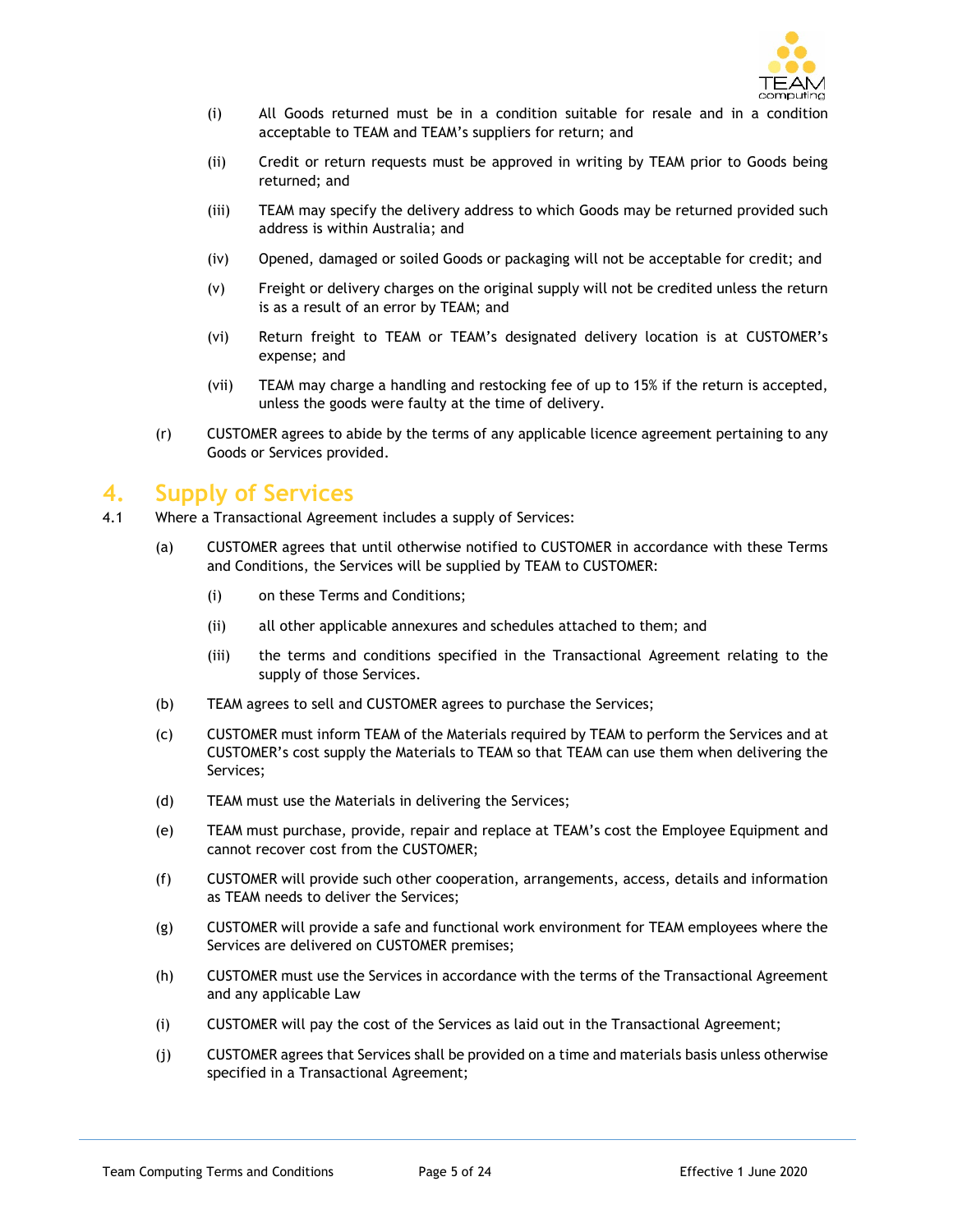

- (k) Where a Transactional Agreement does not specify a fixed price for Services CUSTOMER agrees that TEAM may modify the rates for Services by providing at least 30 days written notice of such a change;
- (l) CUSTOMER agrees to reimburse TEAM for all reasonable expenses TEAM incurs in performing the Services plus an administration charge of 8% but only if TEAM;
	- (i) obtains CUSTOMER's prior approval for the expenditure; and
	- (ii) produces receipts or other evidence of the expenditure within 3 months of incurring the expense.
- (m) If a change in the Services is required, TEAM and CUSTOMER undertake to negotiate in good faith any necessary amendments to the terms and conditions of this contract or the applicable Transactional Agreement, including to the cost, because of that change and so as to enable the provision of the Services, as changed.
- (n) TEAM and CUSTOMER are independent contracting parties, not in any relationship of employer and employee, principal and agent, partnership or joint venturers.
- (o) TEAM will not receive any benefits or entitlements that any employee of CUSTOMER would receive.
- (p) Except as otherwise set out in or contemplated by the Services, TEAM has no authority to act for or to assume any obligation or liability on behalf of CUSTOMER.
- (q) CUSTOMER must allow TEAM access to monitor CUSTOMER usage of Services where applicable.
- (r) TEAM reserves the right to carry out feasibility studies, surveys, or other service qualifications following execution of a Transactional Agreement. In the event that TEAM discovers that the provision of the Services is, in TEAM's opinion, likely to be uneconomic, TEAM may terminate the Transactional Agreement or any part of it by giving CUSTOMER prior written notice before the Commencement Date.
- (s) TEAM may without CUSTOMER's prior consent subcontract or allow a subcontractor to subcontract any of TEAM's rights and obligations under this contract.
- (t) Except as otherwise specifically set out in this contract, TEAM will be liable to CUSTOMER for the acts and omissions of TEAM's subcontractors.
- (u) TEAM is liable for all acts and omissions committed by TEAM or TEAM's employees in the course of or as a direct result of providing the Services.
- (v) CUSTOMER will not do, or omit to do, anything which CUSTOMER is aware, or ought reasonable be aware, could have an adverse impact on TEAM's ability to provide the Service.
- (w) CUSTOMER may, acting reasonably, direct TEAM that TEAM must not use a particular employee or employees for the purpose of the provision of the Services and in that case CUSTOMER agrees that should TEAM using commercially reasonable endeavours be unable to substitute the employee or employees then TEAM shall be entitled to cease providing the Services without penalty or to negotiate in good faith with CUSTOMER to change the agreement to allow TEAM to continue to provide the Services.
- (x) TEAM warrants that:
	- (i) it will devote the time, ability and attention as and when reasonably required so as to professionally and competently provide the Services to CUSTOMER;
	- (ii) it possesses the expertise in providing the requisite specialist skills and services necessary to provide the Services or will procure such expertise; and
	- (iii) it will provide the Service: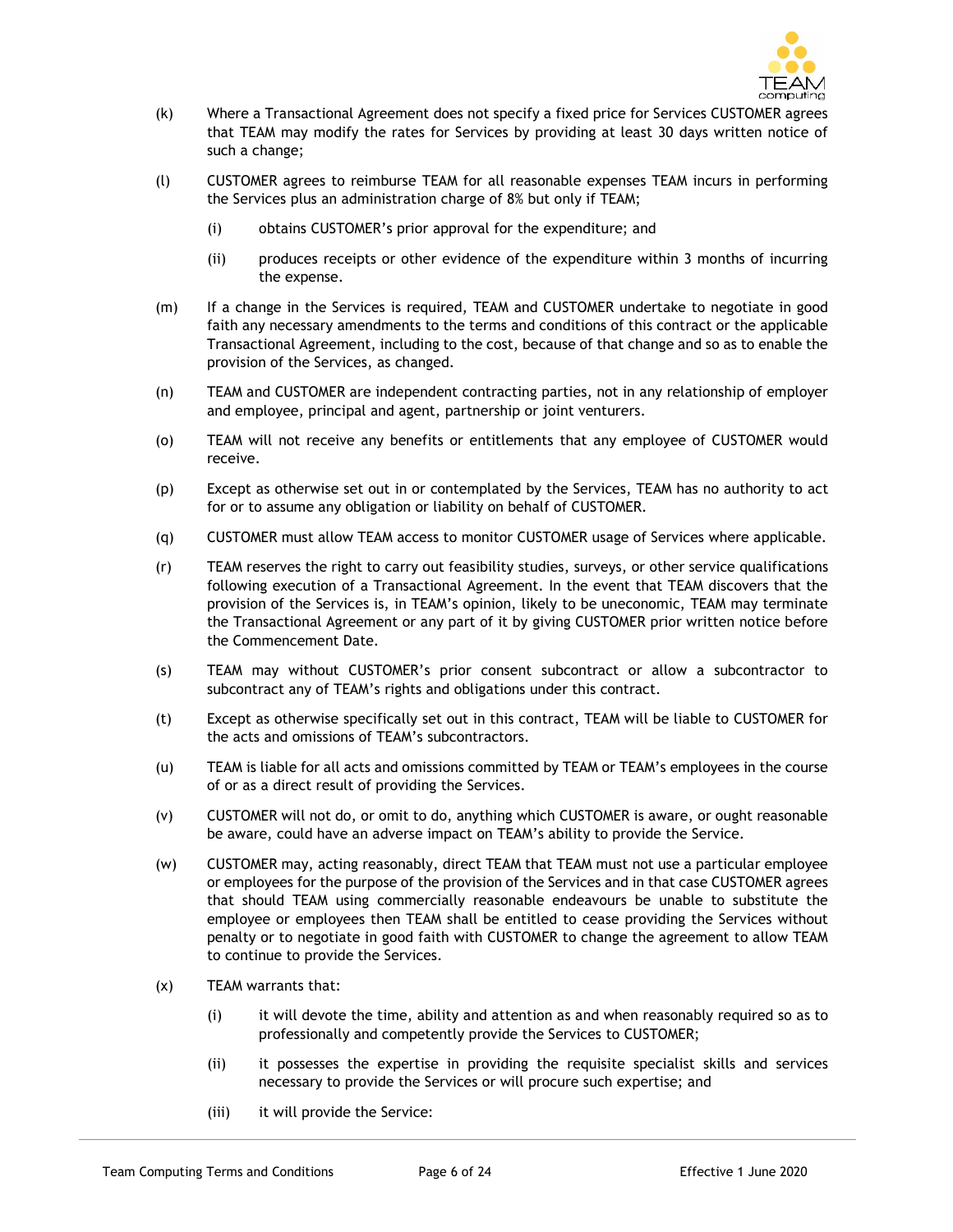

- (A) in a lawful, competent, professional and timely manner;
- (B) with the degree of skill, care and diligence of an experienced contractor providing the Services;
- (C) in accordance with generally accepted industry standards;
- (D) without limiting the obligations in sub-clause  $4.1(x)(iii)(C)$ , in accordance with any applicable standards of a generally recognised authority setting standards in Australia that are applicable to the Services;
- (E) in a way that minimises as far as reasonably and commercially possible disruption or damage to CUSTOMER's business or reputation; and
- (F) In accordance with any Service Levels specified in a the related Transactional Agreement
- (y) In providing the Services, TEAM will comply with;
	- (i) all reasonable directions given by CUSTOMER;
	- (ii) any reasonable provision set out in any policy, practice and/or procedure of CUSTOMER as varied from time to time.
- (z) TEAM will provide the Services at such locations as CUSTOMER may nominate from time to time provided that such nominations are reasonable and that CUSTOMER agrees to reimburse TEAM for any new or additional travel, accommodation or living expenses TEAM incurs in providing the Service at those locations.
- (aa) Without limiting any other obligations of TEAM, TEAM will:
	- (i) cooperate with other contractors and contractors engaged by CUSTOMER and where appropriate as specified in the Transactional Agreement, coordinate and integrate its work with the work of those contractors;
	- (ii) not unreasonably interfere with or disrupt or delay the business or affairs of CUSTOMER or CUSTOMER's employees in the execution of their work (although, CUSTOMER acknowledges that by its nature, the provision of the Services may cause disruption, outages and changes to the operation of some or all of the CUSTOMER's business).
- (bb) CUSTOMER's sole remedy for TEAM's failure to meet a Service Level is the Service Level Rebates or Service Level Credits as specified in the Transactional Agreement, and CUSTOMER waives the right to any further remedy.

#### **5. Employees**

- 5.1 TEAM:
	- (a) is responsible for all statutory, contractual and other entitlements of TEAM's employees, including but not limited to the Employee Obligations;
	- (b) warrants that it has met or will meet all such obligations as and when they arise;
	- (c) must procure that TEAM's employees do all things that TEAM would otherwise be required to do under this contract as if a reference to "TEAM" was a reference to "TEAM's employees".

# **6. Good Faith Dealings**

- 6.1 Each party agrees that it will:
	- (a) act in good faith towards the other party, including where something about the agreement made under any Transactional Agreement or Engagement Agreement is not dealt with in it; and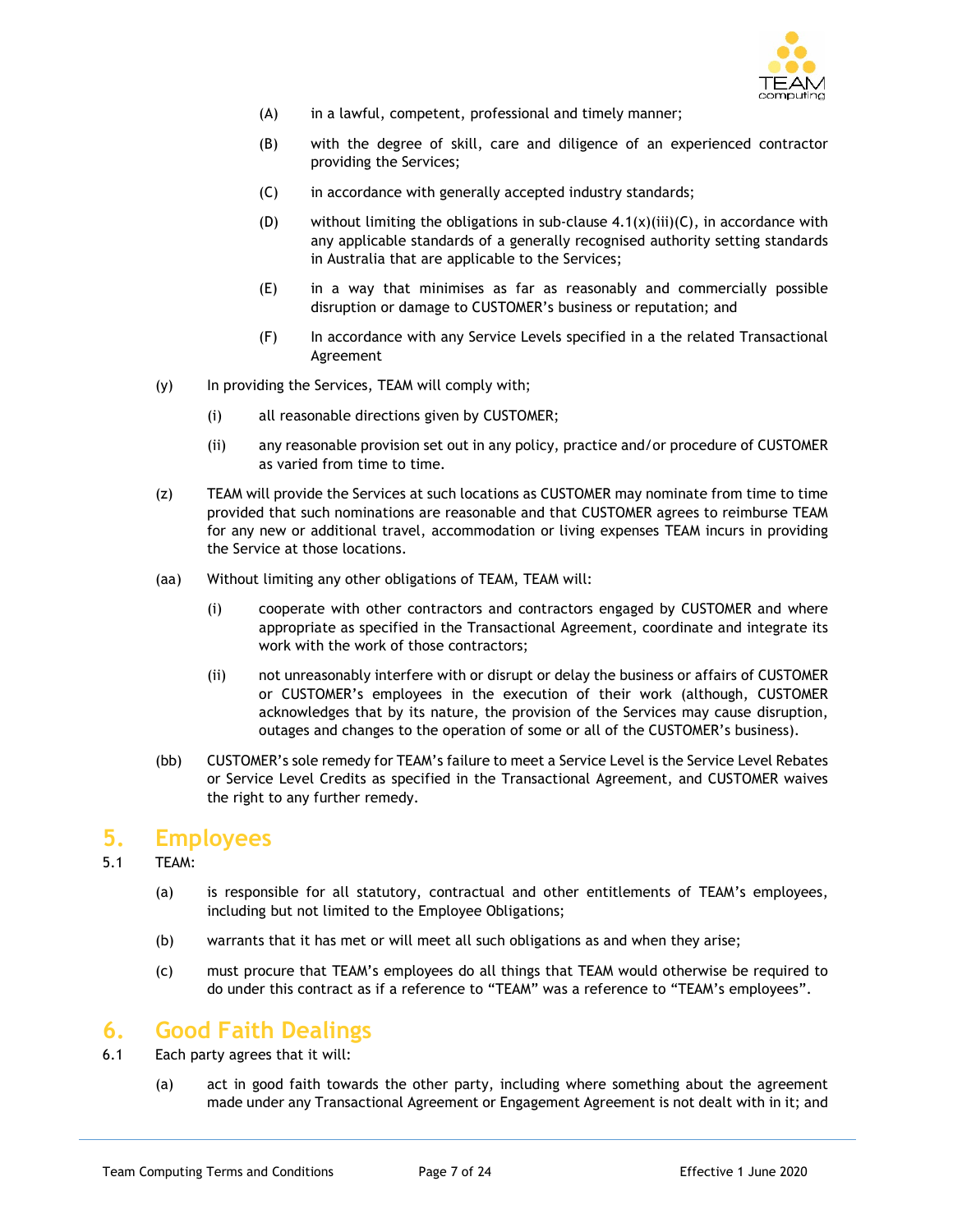

- (b) make full disclosure to the other:
	- (i) about all material things known to them that directly or indirectly affect the transaction under any Transactional Agreement; and
	- (ii) as otherwise required under any Transactional Agreement or Engagement Agreement.

# **7. Suitability of Goods and/or Services**

- 7.1 CUSTOMER accepts full responsibility for the correct selection of Goods or Services to satisfy their requirements and the appropriate use of those Goods or Services.
- 7.2 CUSTOMER acknowledges it has exercised its own judgement as to the suitability of the Goods and Services supplied by TEAM.
- 7.3 TEAM does not warrant that any particular Goods or Services will work with any particular computer system, network, software or data format except where expressly stated within a Transactional Agreement.

#### **8. Deposits**

- 8.1 If a deposit is defined under a Transactional Agreement the CUSTOMER must pay the deposit as set out in that agreement by electronic transfer or other means acceptable to TEAM within 3 Business Days of the acceptance of that agreement.
- 8.2 A deposit is non refundable;
- 8.3 A deposit will be held by TEAM and offset pro rata against the payments CUSTOMER is required to make under the related Transactional Agreement;
- 8.4 If CUSTOMER cancels or terminates any part of a Transactional Agreement, CUSTOMER forfeits the deposit to TEAM and without limiting any of its rights, TEAM may sue CUSTOMER for damages.
- 8.5 A deposit will be apportioned pro-rata between the Goods and Services (excluding maintenance) by reference to their total cost under the related Transactional Agreement.

# **9. Payments**

- 9.1 Payment terms for Goods are Cash On Order unless otherwise specified.
- 9.2 Payment terms for Services are Payment in Advance unless otherwise specified.
- 9.3 TEAM may elect to offer credit terms to CUSTOMER but is not obligated to do so. Where credit terms are offered then unless otherwise specifically agreed in writing CUSTOMER shall pay amounts on tax invoices within 14 days from the date of issue.
- 9.4 If CUSTOMER does not pay money to TEAM when it is due, interest is payable on the overdue amount at the Interest Rate, calculated daily and compounded weekly from the date due until paid in full and the parties agree that this is a genuine pre-estimate of the damages that TEAM will suffer for the late payment.
- 9.5 If requested by the CUSTOMER, TEAM will issue a tax invoice for interest payable under clause 9.4
- 9.6 If CUSTOMER does not pay money to TEAM when it is due, TEAM may suspend Services, prevent delivery or retrieve Goods from CUSTOMER until such money is paid in full.
- 9.7 All payments by CUSTOMER will be made by electronic transfer to TEAM's nominated bank account.
- 9.8 TEAM is not required to supply any Goods or Services to CUSTOMER until the required payment has been cleared for drawing by TEAM.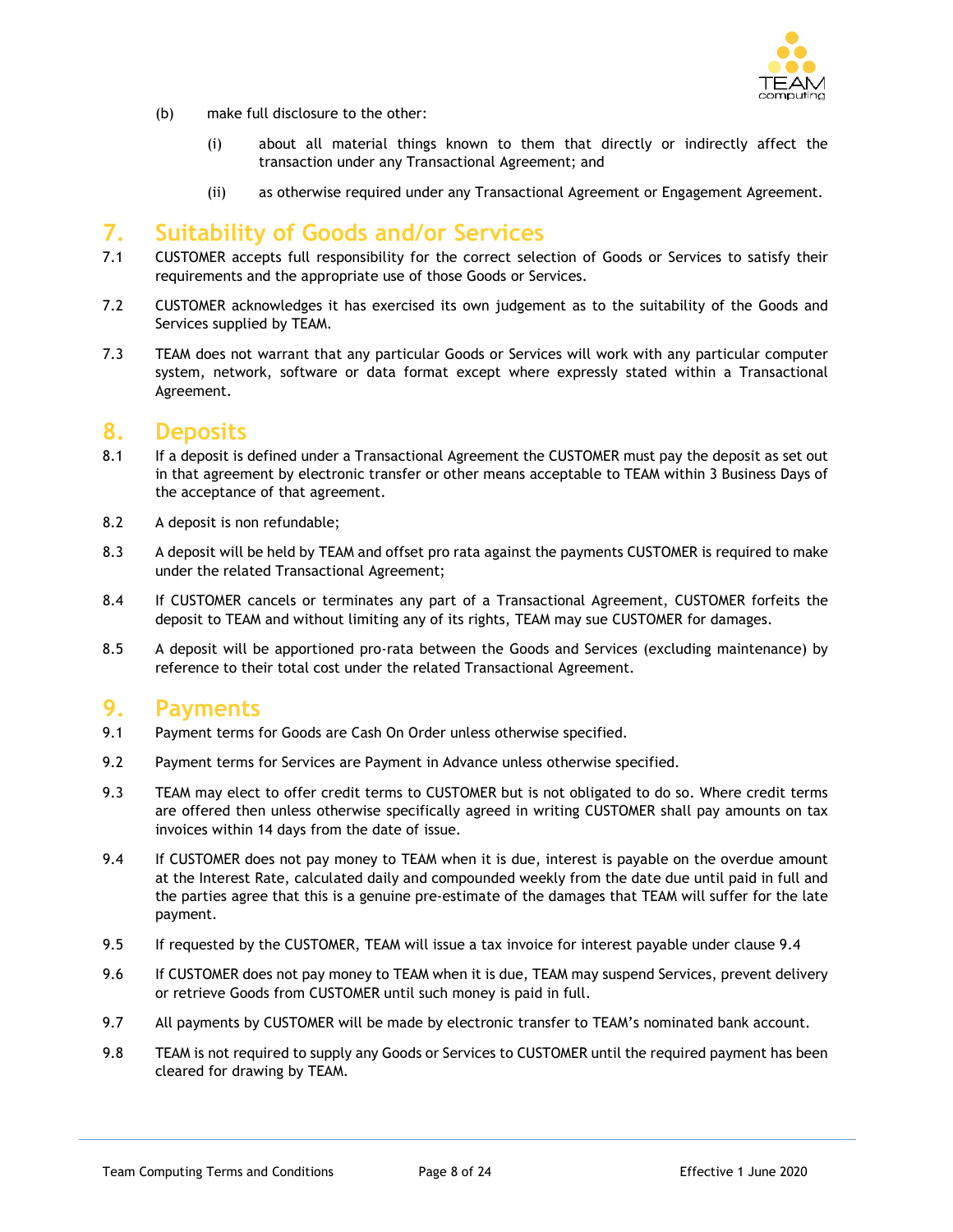

- 9.9 CUSTOMER's obligation to pay TEAM is absolute and is not affected by any defect or damages or breakdowns or loss or destruction of the Goods or Services.
- 9.10 CUSTOMER may not set off against money CUSTOMER owes TEAM any money CUSTOMER says TEAM owes CUSTOMER.
- 9.11 Unless any dispute about the amount of money to be paid to TEAM is notified in writing to TEAM within 14 days of the Invoice Date the CUSTOMER agrees that the invoice is correctly rendered and that the money detailed on that invoice is payable to TEAM on the payment terms agreed between the parties.
- 9.12 In the case of a dispute over an amount on a TEAM invoice, the CUSTOMER is required to pay any other outstanding amounts on that invoice and any other invoice within the payment terms agreed between the parties.
- 9.13 TEAM may invoice CUSTOMER for Services from the Commencement Date whether or not CUSTOMER has used the Service since that date.
- 9.14 CUSTOMER acknowledges and accepts that TEAM may pay commissions to any dealer or referral fees to any person who introduced CUSTOMER to TEAM.
- 9.15 Provided TEAM provides CUSTOMER with reasonable evidence of increased costs, CUSTOMER agrees to pay varied Charges to TEAM where TEAM's costs increase as a result of any additional regulatory costs, imposts, penalties or taxes imposed by any governmental or regulatory body.

# **10. GST and other Taxes**

- 10.1 CUSTOMER agrees that all pricing stated on a Transactional Agreement is exclusive of GST unless otherwise specifically stated.
- 10.2 CUSTOMER must, without deduction or set off, pay to TEAM all GST payable in respect of any taxable supply made by TEAM to CUSTOMER in respect of any Transactional Agreement.
- 10.3 The amount of GST payable by CUSTOMER is payable when CUSTOMER has to make payments to TEAM for the Transactional Agreement.
- 10.4 CUSTOMER must provide TEAM with a valid Australian Business Number.
- 10.5 TEAM will issue a valid tax invoice to CUSTOMER for all supplies made by TEAM to CUSTOMER.
- 10.6 To the extent that the CUSTOMER incurs any taxes or fees in relation to any Transactional Agreement those taxes shall be borne and paid by the CUSTOMER. Where any such taxes are incurred by TEAM on the CUSTOMER's behalf the CUSTOMER agrees to pay TEAM the full amount of those taxes and in the manner in which other payments are made to TEAM.

#### **11. Fixed Term Payments**

- 11.1 Subject to clause 11.2 as to instalment payment terms, where CUSTOMER purchases a Fixed Term Service, the Fixed Term Charge is payable on the Commencement Date and constitutes a debt due to TEAM as from that date.
- 11.2 CUSTOMER may pay the Fixed Term Charge in instalments as specified in the relevant Transactional Agreement, over the Initial Term for as long as CUSTOMER complies with the terms of the agreement.
- 11.3 TEAM must issue invoices to CUSTOMER in respect of each monthly or quarterly instalment of the Fixed Term Charge in advance.
- 11.4 If either:
	- (a) CUSTOMER terminates one or more Services prior to expiry of their Initial Term (other than in accordance with these Terms and Conditions or as otherwise specified in the Transactional Agreement; or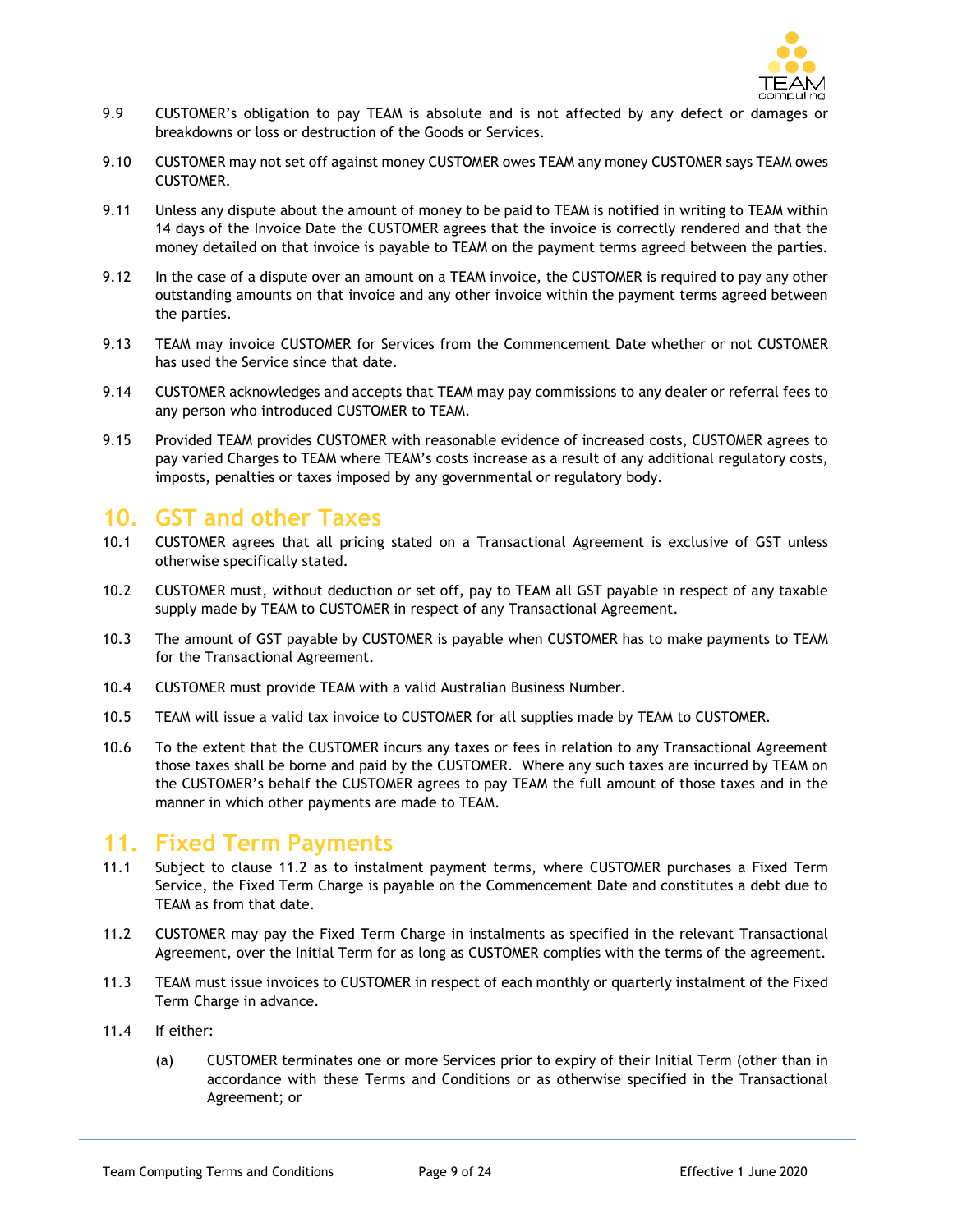

(b) TEAM terminates one or more Services prior to the expiry of their Initial Term due to a breach by CUSTOMER or by direction of any Government Agency, then

any unpaid part of the Fixed Term Charge outstanding in respect of those Services becomes immediately due and payable to TEAM.

# **12. Delays**

- 12.1 TEAM will use reasonable endeavours to deliver any Goods and Services on or before the Delivery Date, but that date is an estimate only. However meeting the Delivery Date and the later installation of the Goods or Services is not an essential date and/or term of this contract.
- 12.2 If TEAM considers it may have difficulty in meeting CUSTOMER's Delivery Date on time or at all, it must inform CUSTOMER as soon as it becomes aware of the difficulty.
- 12.3 If TEAM is delayed or prevented from performing an obligation to supply Goods and/or Services because of an event or circumstance beyond its control:
	- (a) that obligation is suspended so long as that event or circumstance exists; and
	- (b) it must as soon as practicable give CUSTOMER notice setting out the nature of the event or circumstance.

# **13. Customer Warranties**

- 13.1 CUSTOMER warrants to TEAM that on the earlier of CUSTOMER taking delivery of the Goods and/or Services or on the installation of the Goods and/or Services by TEAM, CUSTOMER will have examined the Goods and/or Services and unless CUSTOMER otherwise notifies TEAM in writing within 7 days of the earlier of delivery or installation, CUSTOMER is satisfied as to its:
	- (a) compliance with their description under the Transactional Agreement;
	- (b) suitability and quality for CUSTOMER's use;
	- (c) compliance with any law regarding the design or use of the Goods and/or Services.
- 13.2 CUSTOMER acknowledges that:
	- (a) TEAM has entered into any Transactional Agreement relying on CUSTOMER's warranties;
	- (b) any implied terms, conditions and warranties are excluded to the extent permitted by law;
	- (c) TEAM is not liable to CUSTOMER for any consequential damages if TEAM breaches any of its obligations under any Transactional Agreement.

#### **14. Indemnities**

14.1 CUSTOMER indemnifies TEAM and its agents, contractors, officers, directors and employees against and releases them from any direct or indirect liability, loss, damage or cost, claim or action or cost arising from them that CUSTOMER may incur and which arise from or in relation to the Goods and/or the provision of the Services.

# **15. Force Majeure**

- 15.1 Where a failure or delay by a party in the performance of its obligations (but not payment obligations) under a Transactional Agreement is caused by a Force Majeure event either directly or indirectly:
	- (a) The Affected Party must as soon as practicable give the other party written notice of the circumstances;
	- (b) The Affected Party is not liable for that failure or delay; and,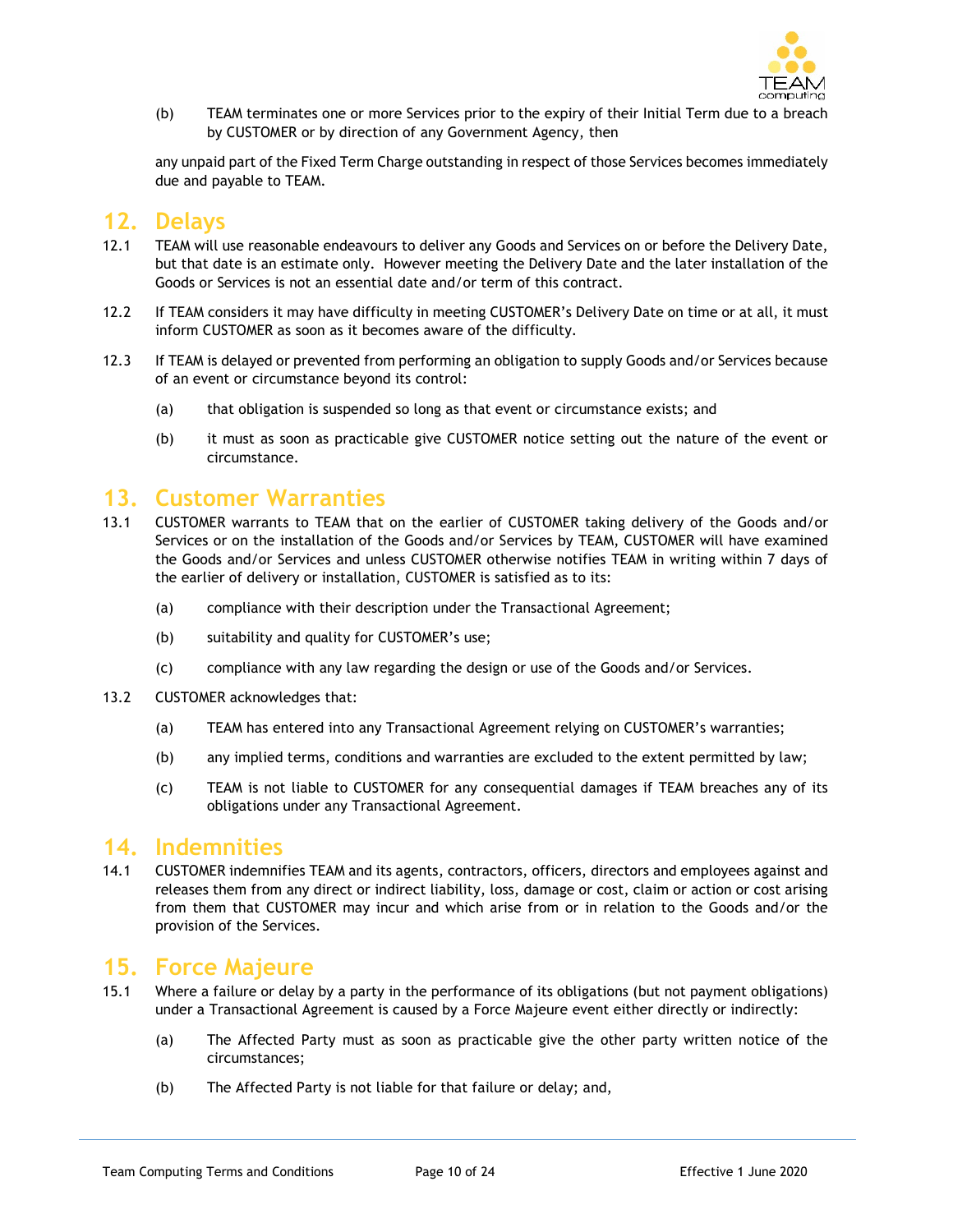

- (c) The Affected Party's obligations under these Terms and Conditions and the Transactional Agreement shall be suspended to the extent that they are affected by the Force Majeure event for the duration of the Force Majeure event.
- (d) Where the Force Majeure event continues for 30 days and while it continues, the non-Affetced Party may terminate the relevant Transactional Agreement by giving written notice to the Affected Party and clause 2.7 applies.

# **16. Warranties and Limitation of Liability**

- 16.1 Unless otherwise agreed in a Transactional Agreement, neither party is liable to the other for any Consequential Loss regardless of cause.
- 16.2 Except as otherwise implied by law:
	- (a) all conditions and warranties regarding the sale of the Goods, the Goods and the supply of the Services are set out in the Transactional Agreement; and
	- (b) CUSTOMER does not rely on any representations or warranties by TEAM in respect of the Goods, their installation or the Services that are not implied by law or specifically set out in any Transactional Agreement.
- 16.3 Where a condition or warranty about the sale of the Goods, the Goods and supply of the Services is implied by law and it cannot be excluded, the liability of TEAM for a breach of that term or condition is at the option of TEAM limited to one or more of the following:
	- (a) the replacement of the Goods or the supply of equivalent goods;
	- (b) repair of that part of the Goods that can be repaired;
	- (c) payment of the cost of replacing the Goods or of acquiring equivalent goods forming part of the Goods;
	- (d) payment of the cost of repairing that part of the Goods that can be repaired;
	- (e) resupplying the Service or part of the Service;
	- (f) paying the cost of having the Service or part of the Service resupplied.
- 16.4 If any of the Goods are manufactured by a party other than TEAM
	- (a) TEAM gives no warranty about the Goods;
	- (b) CUSTOMER accepts it on that basis;
	- (c) CUSTOMER agrees that CUSTOMER's only rights in respect of the Goods are against the manufacturer.
- 16.5 TEAM assigns to CUSTOMER the benefit of any express or implied warranties in relation to that part of the Goods that has not been manufactured by TEAM.
- 16.6 CUSTOMER indemnifies TEAM against any claims or obligations arising out of any proceedings CUSTOMER may institute against a manufacturer or supplier of the Goods where that manufacturer or supplier is not TEAM.
- 16.7 CUSTOMER acknowledges that a warranty does not cover fault, failure or malfunction due to external causes including but not limited to accident, abuse, misuse, normal wear and tear, any act of God including hail, problems with electricity supply including outages or power surges, servicing or repairs carried out by parties not authorised by TEAM, problems caused by parties other than TEAM or a party authorised by TEAM, any act of omission by CUSTOMER, CUSTOMER employees, contractors and agents or by any third party.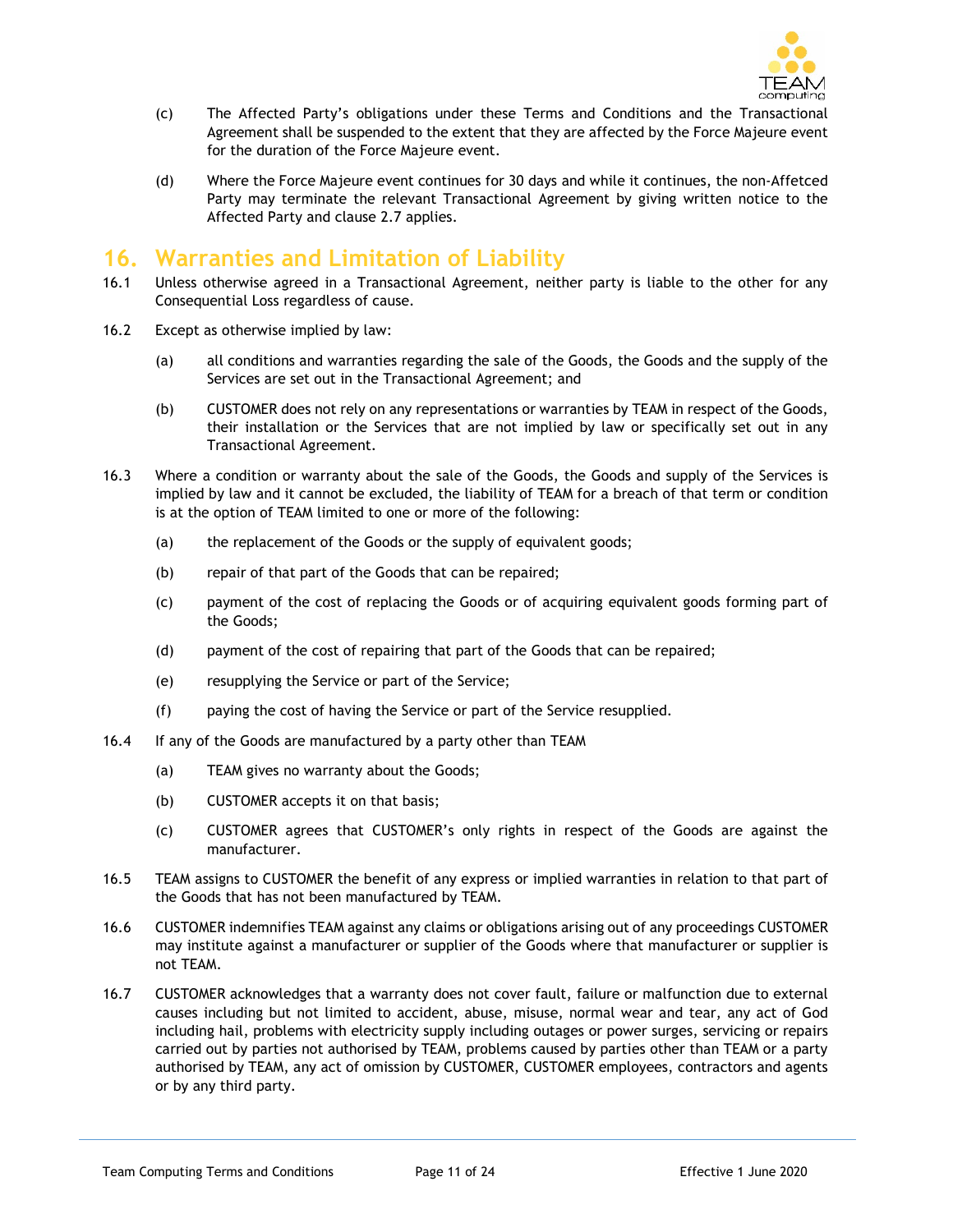

- 16.8 The total aggregate liability of each party in respect of all claims made under this agreement or any Transactional Agreement and the Services and Products provided thereunder (including claims under negligence or tort) is limited as follows:
	- (a) For TEAM, where the claim is in respect of or in connection with a failure to meet any service level specified in the relevant agreement, the Service Level Rebate as described in the Transactional Agreement
	- (b) In every other case, an amount equal to:
		- (i) Where this Agreement has been in force for more than 12 months, the charges paid by the CUSTOMER in the 12 month period prior to the date of the relevant claim; or
		- (ii) Where this Agreement has not been in effect for 12 months or more, the amount calculated by multiplying the monthly recurring charges payable in respect of all services the CUSTOMER has with TEAM at the date of the breach by 12.
	- (c) Any limitation of liability herein does not limit either party's liability for:
		- (i) Death or personal injury caused by any negligent act or omission or wilful misconduct of that party or any of its officers, agents, employees or contractors.
		- (ii) Loss or damage to tangible property caused by any negligent act or omission or wilful misconduct of that party or any of its officers, agents, employees or contractors, which where permitted by Law is capped at \$20M; and,
		- (iii) In respect of the CUSTOMER, the CUSTOMER's liability under the indemnity given by the CUSTOMER under any relevant clauses; or,
		- (iv) Fraud.

# **17. Customer Representative**

- 17.1 CUSTOMER appoints as their representative that person identified as CUSTOMER Representative in a Transactional Agreement.
- 17.2 CUSTOMER's Representative will be responsible for liaising with TEAM's Representative about the performance of TEAM of TEAM's obligations under any Transactional Agreement.
- 17.3 CUSTOMER's Representative has authority to act for and on behalf of CUSTOMER.
- 17.4 The actions and decisions of CUSTOMER's Representative bind CUSTOMER.
- 17.5 The appointment of CUSTOMER's Representative does not prevent or exclude CUSTOMER from exercising any of CUSTOMER's functions but that is always subject to the prior provisions of this clause.
- 17.6 CUSTOMER's Representative may give instructions to TEAM orally or in writing.

# **18. TEAM Representative**

- 18.1 TEAM appoints as their representative that person identified as TEAM Representative in a Transactional Agreement.
- 18.2 TEAM's Representative will be responsible for liaising with CUSTOMER's Representative about the performance by TEAM of TEAM's obligations under any Transactional Agreement.
- 18.3 TEAM's Representative has authority to act for and on behalf of TEAM.
- 18.4 The actions and decisions of TEAM's Representative bind TEAM.
- 18.5 The appointment of TEAM's Representative does not prevent or exclude TEAM from exercising any of TEAM's functions but that is always subject to the prior provisions of this clause.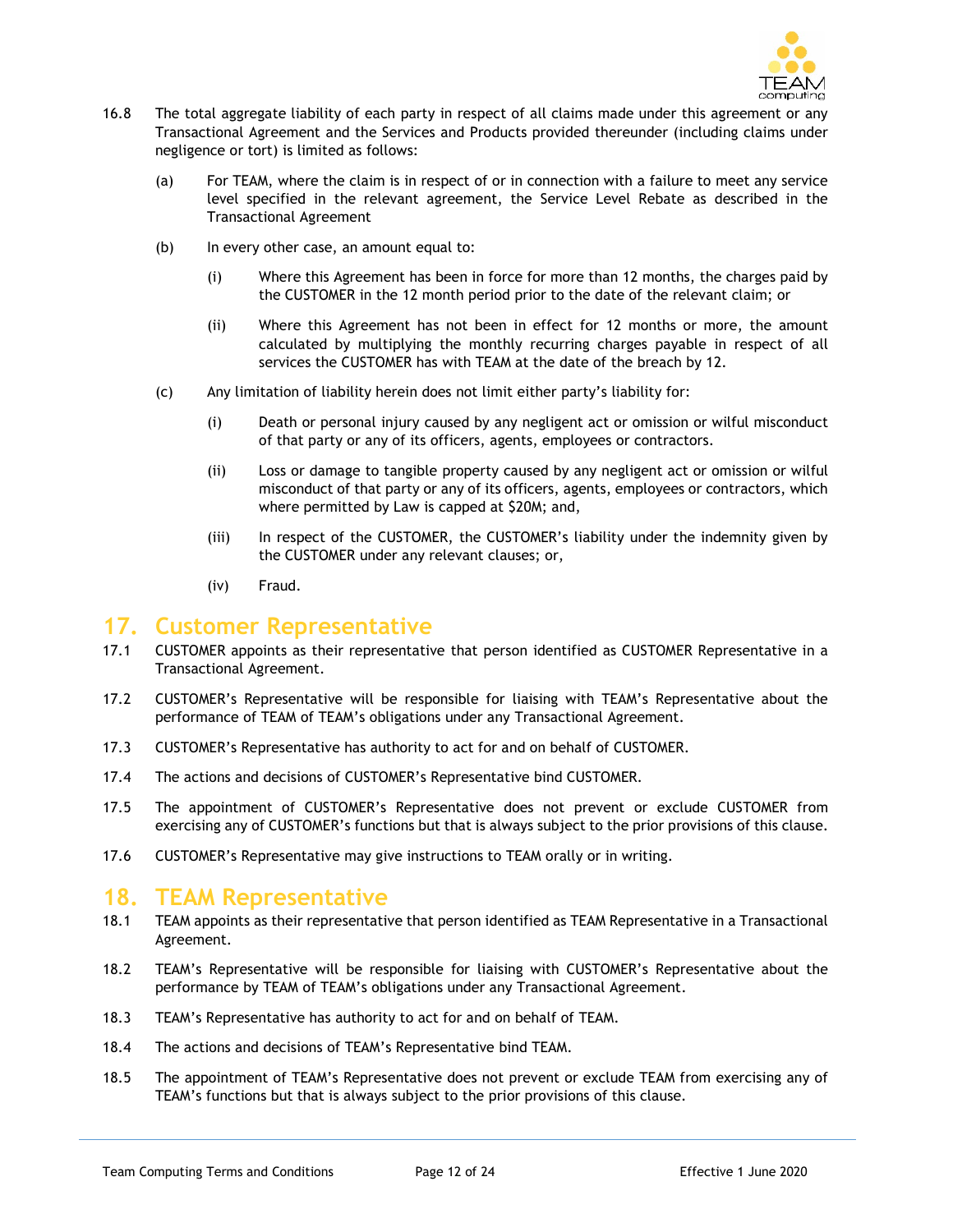

18.6 TEAM's Representative may give instructions to CUSTOMER orally or in writing.

# **19. Conflict of Interest**

- 19.1 If provision of Services results in a conflict of interest or duty with any other work TEAM is undertaking or will undertake with CUSTOMER, TEAM must immediately:
	- (a) Notify CUSTOMER; and
	- (b) Stop undertaking or decline further work unless otherwise first agreed in writing by CUSTOMER.

#### **20. Non-Disparagement**

20.1 Each party covenants not to disparage the other party to any third party during, or after the termination of, any Transactional Agreement.

#### **21. Restraint**

- 21.1 Without the payment of further consideration, CUSTOMER undertakes to TEAM that it will not, without the prior written consent of TEAM, during the Restraint Period:
	- (a) within the Restraint Area directly or indirectly carry on, be concerned or interested in, whether as principal, agent, partner, shareholder, joint venturer, employee, trustee, supplier, officer, contractor, syndicate member, beneficiary or otherwise in any capacity, any business similar to or competitive with or likely to be competitive with the Business; or
	- (b) at any time induce any director, manager, contractor or employee of TEAM to terminate their contract with TEAM, whether or not that termination would be in breach of that person's contract; or
	- (c) at any time employ or seek to employ either directly or through a third party any person who was a director, manager, contractor or employee of TEAM at any time in the 12 months prior to the CUSTOMER seeking to employ that person; or
	- (d) interfere with the relationship between TEAM and any of TEAM's customers, suppliers, employees, contractors or partners; or
	- (e) attempt to engage in any of the activities referred to in subclauses 21.1(a) to 21.1(d)
- 21.2 Sub clauses  $21.1(a)$ ,  $21.1(b)$ ,  $21.1(c)$ ,  $21.1(d)$  and  $21.1(e)$  will operate on the basis that the maximum restriction will apply, unless it is unreasonable, in which case the immediately lower maximum restriction will apply.
- 21.3 TEAM and CUSTOMER consider the restraints contained in this clause to be:
	- (a) necessary in order to protect TEAM's legitimate business and commercial interests, including the Confidential Information, Intellectual Property and TEAM's goodwill;
	- (b) reasonable and intend the clause to operate to the maximum extent.
- 21.4 If these restraints:
	- (a) are void for any unreasonableness or any other reason; and
	- (b) would be valid if part of the wording was deleted or the period or area was reduced,

the restraints will apply with the modifications necessary to make them effective.

- 21.5 The restraints contained in this clause are intended to be separate, distinct and several, so that the enforceability of any restraint does not affect the enforceability of the other restraints.
- 21.6 CUSTOMER acknowledges that the remedy of damages may be inadequate to protect the interests of TEAM and TEAM is entitled to seek and obtain injunctive relief, or any other remedy, in any Court.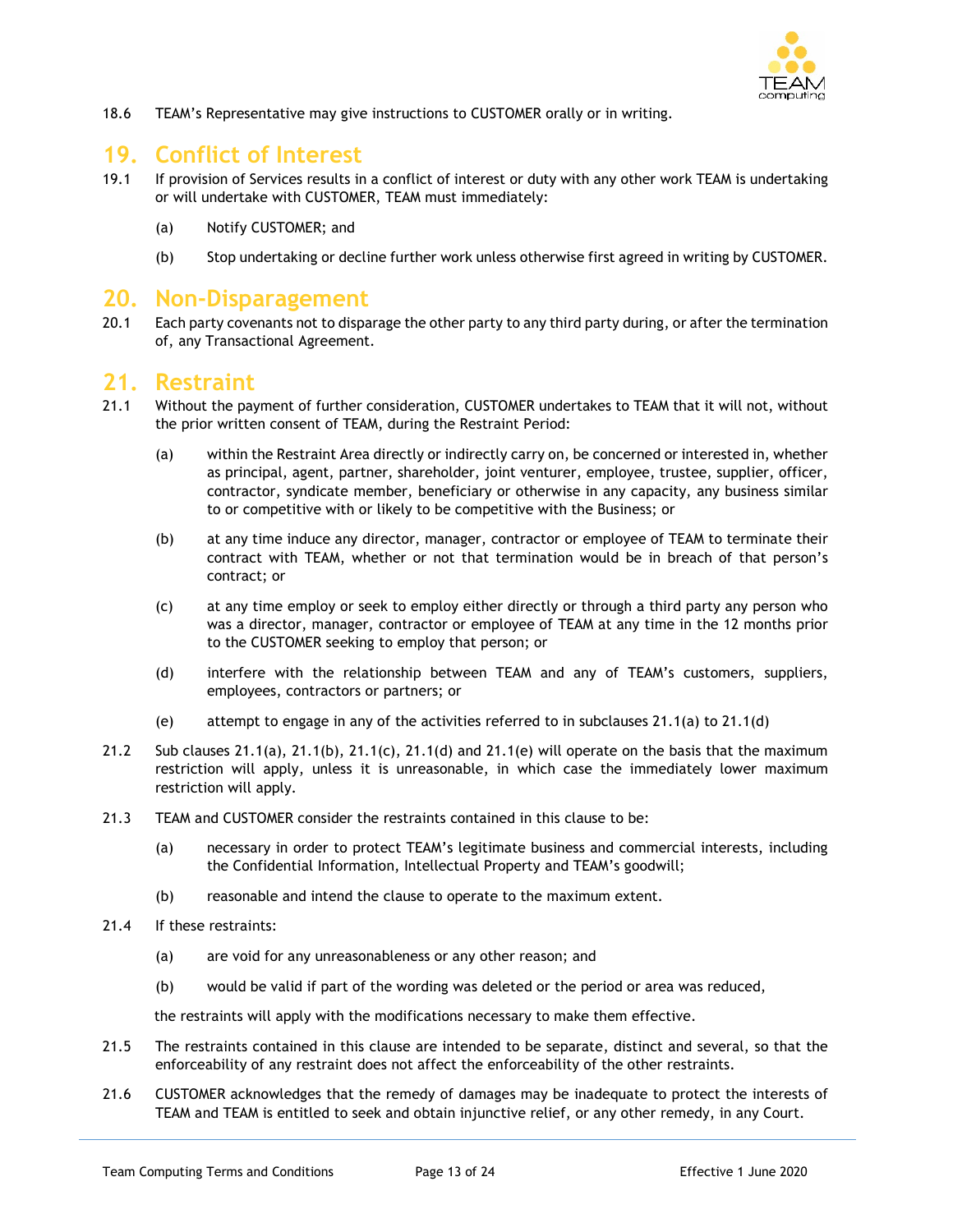

21.7 CUSTOMER will procure that no directors, officers, employees, contractors or shareholders of CUSTOMER will do anything which, had they been a party to this contract, would have caused them to be in breach of their obligations under this clause.

# **22. Protection of Confidential information**

- 22.1 In the course of performing any Transactional Agreement the parties will have already had or will have access to Confidential Information of the other party.
- 22.2 Each party acknowledges that the Confidential Information represents the confidential and valuable property of the other party and/or the other party's related bodies corporate.
- 22.3 Each party will at all times maintain the confidentiality of the Confidential Information of the other party.
- 22.4 Neither party will, without the prior written consent of the other party, disclose the Confidential Information, or any part of it, to any third party.
- 22.5 Each party will use the Confidential Information only for the purposes of executing and/or performing a Transactional Agreement.
- 22.6 Neither party will at any time, without the prior written consent of the other party (which consent may be withheld at the absolute discretion of the other party), create any Record which contains or relates to the Confidential Information of the other party
- 22.7 All Records of a party's Confidential information shall remain the property of that party.
- 22.8 Immediately following the Termination Date each party will:
	- (a) cease making use of the Confidential Information
	- (b) hand over to the other party all Records which contain or in any way relate to the Confidential Information of the other party
- 22.9 Immediately following the Termination Date CUSTOMER will hand over to TEAM all Records which contain any information relating to the Business.
- 22.10 Each party acknowledges that any use by or disclosure to competitors of the other party, or any third party, of the Confidential Information will significantly and irreparably damage the reputation of the other party and/or its related bodies corporate.
- 22.11 Each party acknowledges that the other party and any related bodies corporate will have the right at all times to enforce compliance (or restrain non-compliance) with the provisions of a Transactional Agreement by means of injunction, damages or other appropriate remedy or means.
- 22.12 Each party will procure that none of their directors, officers, employees, contractors or shareholders will do anything which, had they been a party to a Transactional Agreement, would have caused them to be in breach of their obligations under this clause.

# **23. Intellectual Property**

- 23.1 CUSTOMER acknowledges that all Intellectual Property subsisting in or relating to the Business, including the Confidential Information, is owned by TEAM,
- 23.2 CUSTOMER agrees to promptly disclose to TEAM all Intellectual Property that is created or discovered by CUSTOMER in the course of or as a result of TEAM providing Services.
- 23.3 CUSTOMER acknowledges and undertakes that, all rights in or relating to any Intellectual Property created or arising in the course of TEAM providing the Services, whether or not at the request of TEAM or for or on behalf of a related body corporate of TEAM, and including, without limitation, any variations or modifications to any pre-existing Intellectual Property owned by TEAM, will be the sole and exclusive property of TEAM.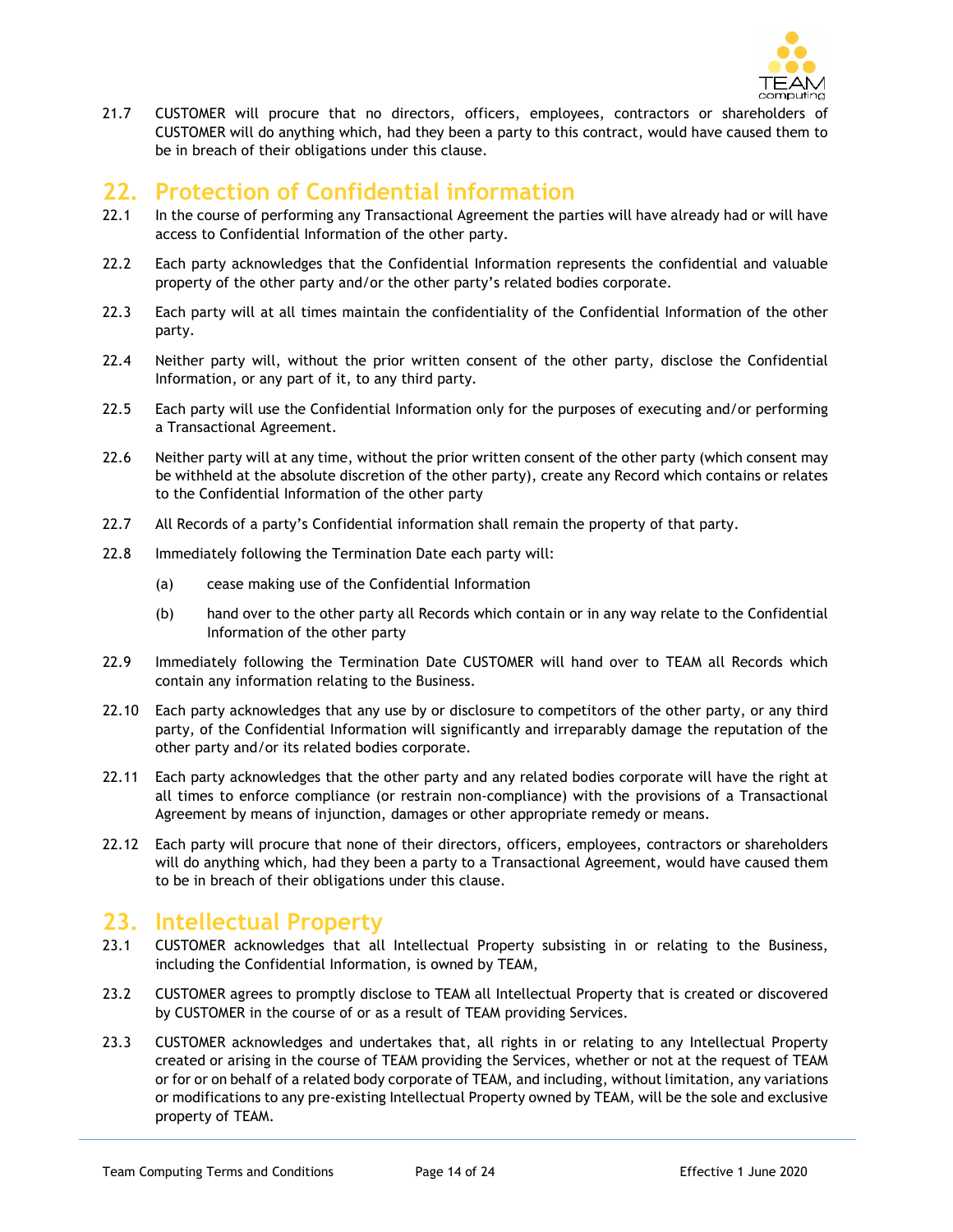

- 23.4 Without the payment of any further consideration, CUSTOMER hereby unconditionally and irrevocably assigns to TEAM the rights referred to in sub clause 23.3.
- 23.5 On request from TEAM, CUSTOMER agrees, at TEAM's expense, to execute all documents and perform any acts, which in TEAM's judgement may be necessary or desirable to:
	- (a) ensure that all rights in and title to any Intellectual property referred to in sub clause 23.3 vest in TEAM; and
	- (b) obtain the full benefit of any patent, design or other appropriate form of protection for such Intellectual Property throughout the world.

# **24. Indemnity and Release**

24.1 CUSTOMER indemnifies TEAM and its agents, contractors, officers, directors and employees against any direct or indirect liability, loss, damage or cost that TEAM may incur and which arises from supplying the Goods and/or Services except to the extent that it arises from TEAM's negligence or wilful act or omission or that of TEAM's agents, contractors, officers, directors and employees.

# **25. Personal Information and Privacy**

- 25.1 CUSTOMER consents to the collection, use, storage and disclosure of CUSTOMER's, CUSTOMER's users, and End-User's Personal Information:
	- (a) For purposes relating to the supply of Goods or Services to CUSTOMER, including:
		- (i) For billing purposes, account management, product and service development and other such purposes relating to TEAM providing the Goods or Services to CUSTOMER;
		- (ii) Disclosure to a Government Agency to assist in the investigation of crime or enforcement of Laws;
		- (iii) Disclosure to TEAM's suppliers or related bodies corporate of TEAM or agents or contractors for the purposes of providing Goods or Services to CUSTOMER; and
		- (iv) Disclosure to any third party as required by law; or
	- (b) Otherwise in accordance with TEAM's privacy policy as published from time to time on TEAM's website.

# **26. Ending the Contract**

- 26.1 A party (**Innocent Party**) may give the other party (**Defaulting Party**) notice requiring the Defaulting Party to rectify any breach of this contract.
- 26.2 If the breach is of a material obligation of the contract and it is not rectified within 14 days of the Innocent Party giving notice to rectify the breach, the Innocent Party may terminate the contract at the end of that 14 days.
- 26.3 If the breach is of a non material obligation of the contract and it is not rectified within 42 days of the Innocent Party giving notice to rectify the breach, the Innocent Party may terminate the contract at the end of that 42 days.
- 26.4 Either party may terminate a Transactional Agreement (in its entirety) immediately by written notice to the other if:
	- (a) TEAM requires a significant change in the Goods or Services and the parties do not agree to change the terms and conditions of this contract to enable the delivery of the Goods or the performance of the Services, as changed; or
	- (b) there is a change to the pricing not otherwise permitted under the Transactional Agreement, the change is beyond the control of TEAM and the parties do not agree to change the terms and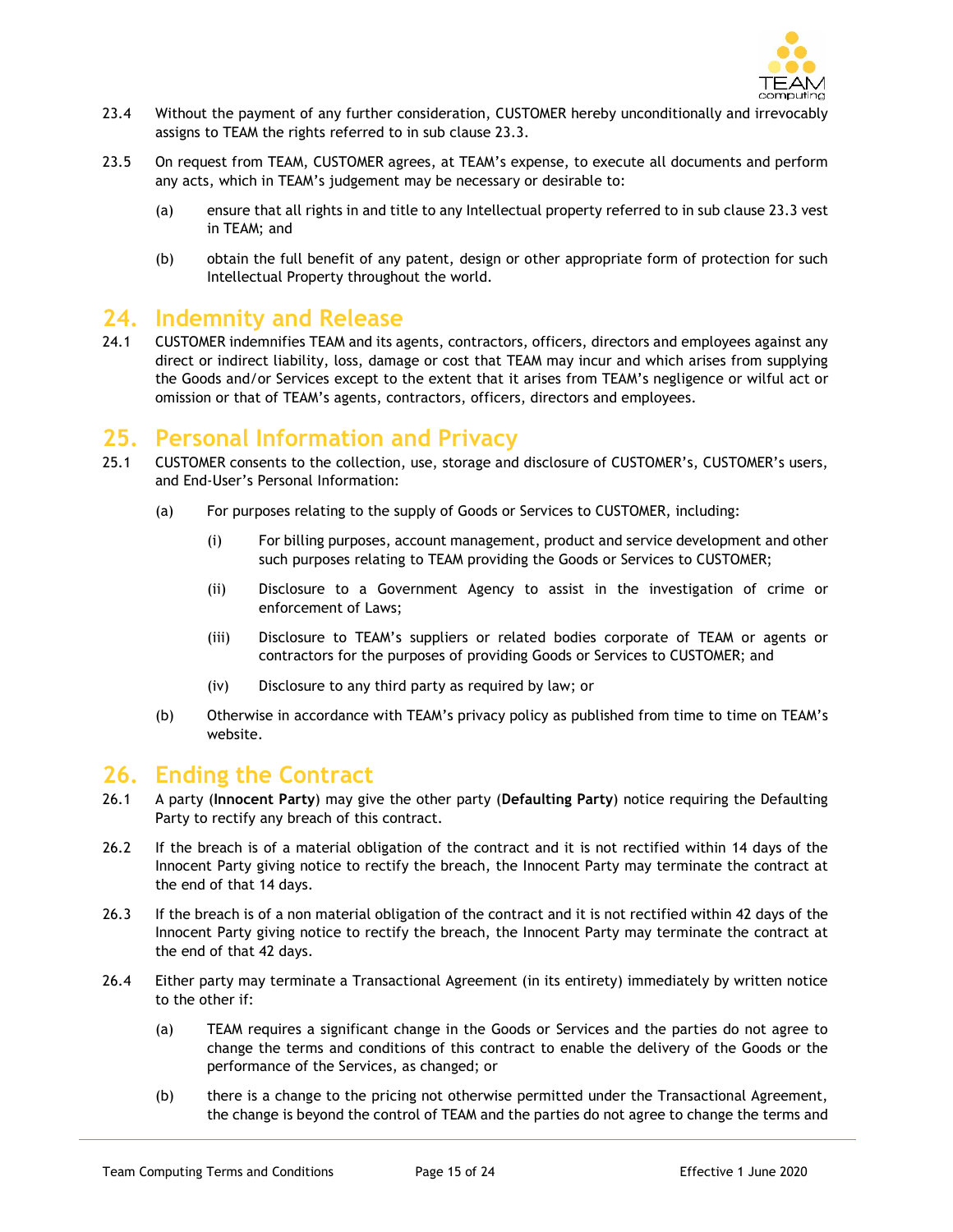

conditions of the Transactional Agreement to enable delivery of the Goods and/or the provision of the Services at the changed price.

- 26.5 If TEAM terminates a Transactional Agreement because the Goods have not been paid for, title in, and ownership of, the Goods immediately transfers to TEAM on termination and TEAM may at any time remove the Goods (and any other goods belonging to TEAM) from the Delivery Site. CUSTOMER agrees to grant TEAM all necessary access to enable TEAM to exercise TEAM's rights under this clause. If TEAM exercises TEAM's rights under this clause, CUSTOMER must pay to TEAM the costs and expenses TEAM incurs in removing the Goods (and any other goods belonging to TEAM) from the Delivery Site.
- 26.6 Without prejudice to TEAM's other rights and powers under a Transactional Agreement, TEAM may, at any time, including in the absence of CUSTOMER's breach, terminate this contract for any of the following reasons:
	- (a) where TEAM deems the installation to fall outside the required performance, safety or quality levels as determined in TEAM's sole and absolute discretion;
	- (b) if the Goods or a component of the Goods fails and where TEAM cannot, at a reasonable cost, replace, fix or change the Goods or components;
	- (c) where TEAM considers that the Delivery Site is not fit for the installation of the Goods or the installation of the Goods is adversely affected by, or otherwise rendered impracticable due to, the conditions of the Delivery Site (including any latent conditions discovered after the date of the contract);
	- (d) by mutual agreement between the parties.
- 26.7 Terminating this contract shall not prejudice any rights arising before its termination.
- 26.8 Terminating a Transactional Agreement does not automatically terminate these Terms and Conditions or any other applicable Transactional Agreement, which will each continue in force until terminated in accordance with these Terms and Conditions.

# **27. Dispute Resolution**

- 27.1 If any dispute (**Dispute**) arises:
	- (a) out of or in relation to a Transactional Agreement; or
	- (b) out of or in relation to the operation or construction of a Transactional Agreement; or
	- (c) in connection with the transaction set out in a Transactional Agreement

subject to subclause 27.8, the parties must comply with this clause.

- 27.2 A party claiming that a Dispute has arisen must give written notice (**Dispute Notice**) to the other party setting out the nature of the Dispute.
- 27.3 The parties must endeavour in good faith to settle the Dispute between themselves within 28 days of receipt of the Dispute Notice.
- 27.4 If the Dispute has not been settled within 28 days (or such other period as agreed to between the parties) after the giving of the Dispute Notice, the Dispute must be submitted to arbitration administered by Australian Commercial Disputes Centre (ACDC) and conducted in accordance with the ACDC arbitration rules, which are deemed incorporated into any Transactional Agreement.
- 27.5 The costs of the arbitrator and of the arbitration under this clause will be paid in accordance with the decision of the arbitrator.
- 27.6 The arbitration will be held in Sydney, Australia or such other place as the parties may agree.
- 27.7 The arbitrator's decision will be final and binding on the parties.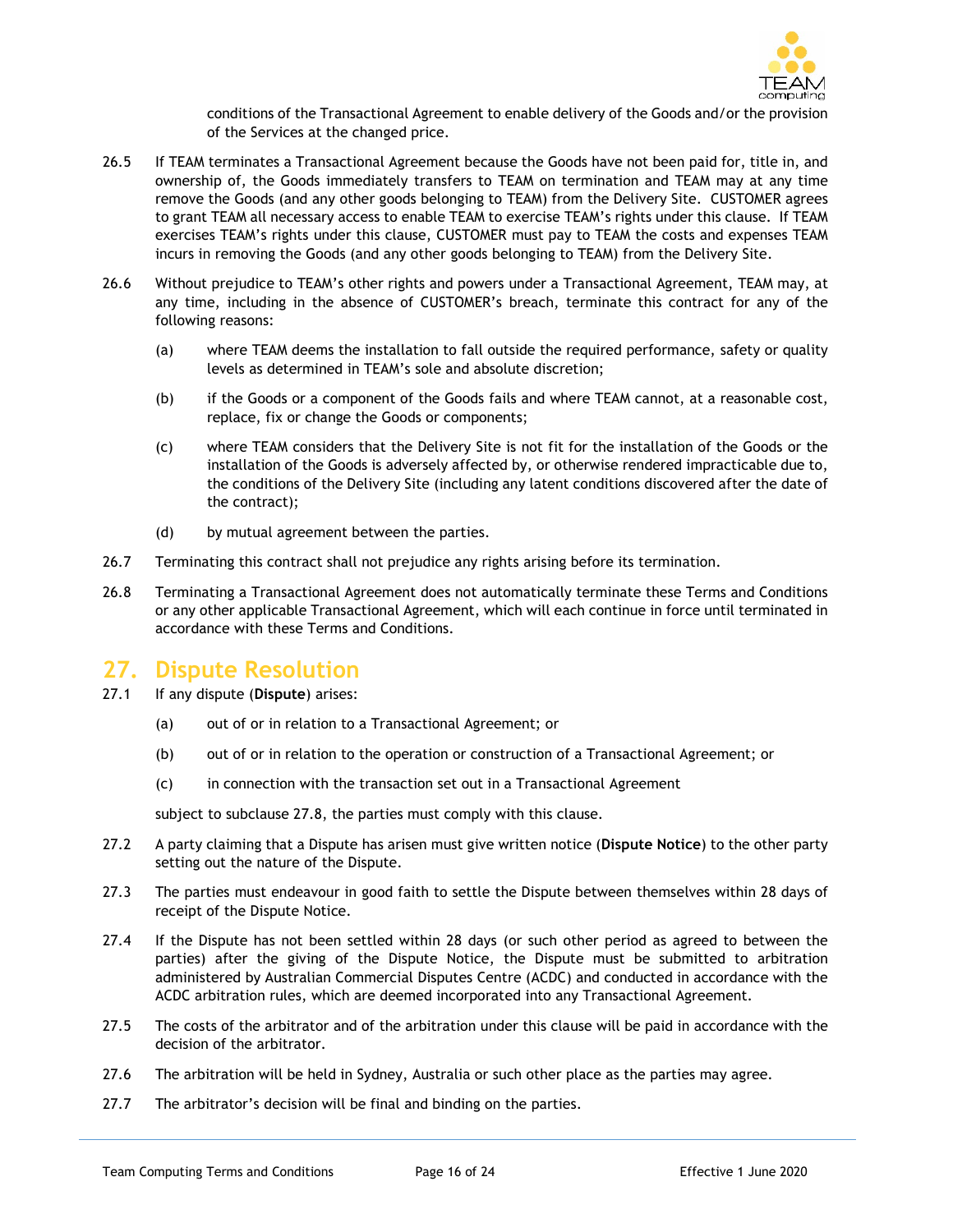

27.8 Nothing in this clause prevents a party from seeking urgent interlocutory injunctive relief before an appropriate court.

# **28. Entire Agreement**

- 28.1 This contract including any Annexures and Schedules is the entire agreement between the parties on the subject matter.
- 28.2 The only enforceable obligations and liabilities of the parties in relation to the subject matter are those that arise out of this contract.
- 28.3 All representation, communications and prior agreements in relation to the subject matter are superseded by this contract.

# **29. Counterparts**

- 29.1 This contract may be executed in any number of counterparts. All counterparts make the one agreement.
- 29.2 Facsimiled or emailed copies of this contract may be executed. The facsimiled or emailed copies will bind the parties.

#### **30. Further assurance**

30.1 Each party will do all things necessary to give full effect to this contract and the transactions contemplated by them.

#### **31. Invalidity**

- 31.1 If a provision of or a right or remedy of a party under this contract or a Transactional Agreement is invalid or unenforceable in a particular jurisdiction:
	- (a) it is read down or severed in that jurisdiction only to the extent of the invalidity or unenforceability; and
	- (b) it does not affect the validity or enforceability of that provision in another jurisdiction or the remaining provisions in that jurisdiction.
- 31.2 This clause is not limited by any other provision of this contract in relation to severability, prohibition or enforceability.

# **32. Consent**

32.1 If a consent is required under this contract, that consent cannot be unreasonably withheld unless a provision of the contract states to the contrary.

# **33. Amendment**

33.1 This contract may only be amended or supplemented in writing signed by the parties.

#### **34. Assignment**

- 34.1 CUSTOMER must not assign or encumber CUSTOMER's rights under this contract without the prior written consent of TEAM which must not be unreasonably withheld.
- 34.2 TEAM may assign its rights under this contract without CUSTOMER's prior written consent.
- 34.3 If a change in control of the CUSTOMER occurs then TEAM may, at its absolute discretion, terminate this Agreement or any Transactional Agreement at any time without notice and clause 2.4(c) shall apply as if the Agreement was termninated under that clause.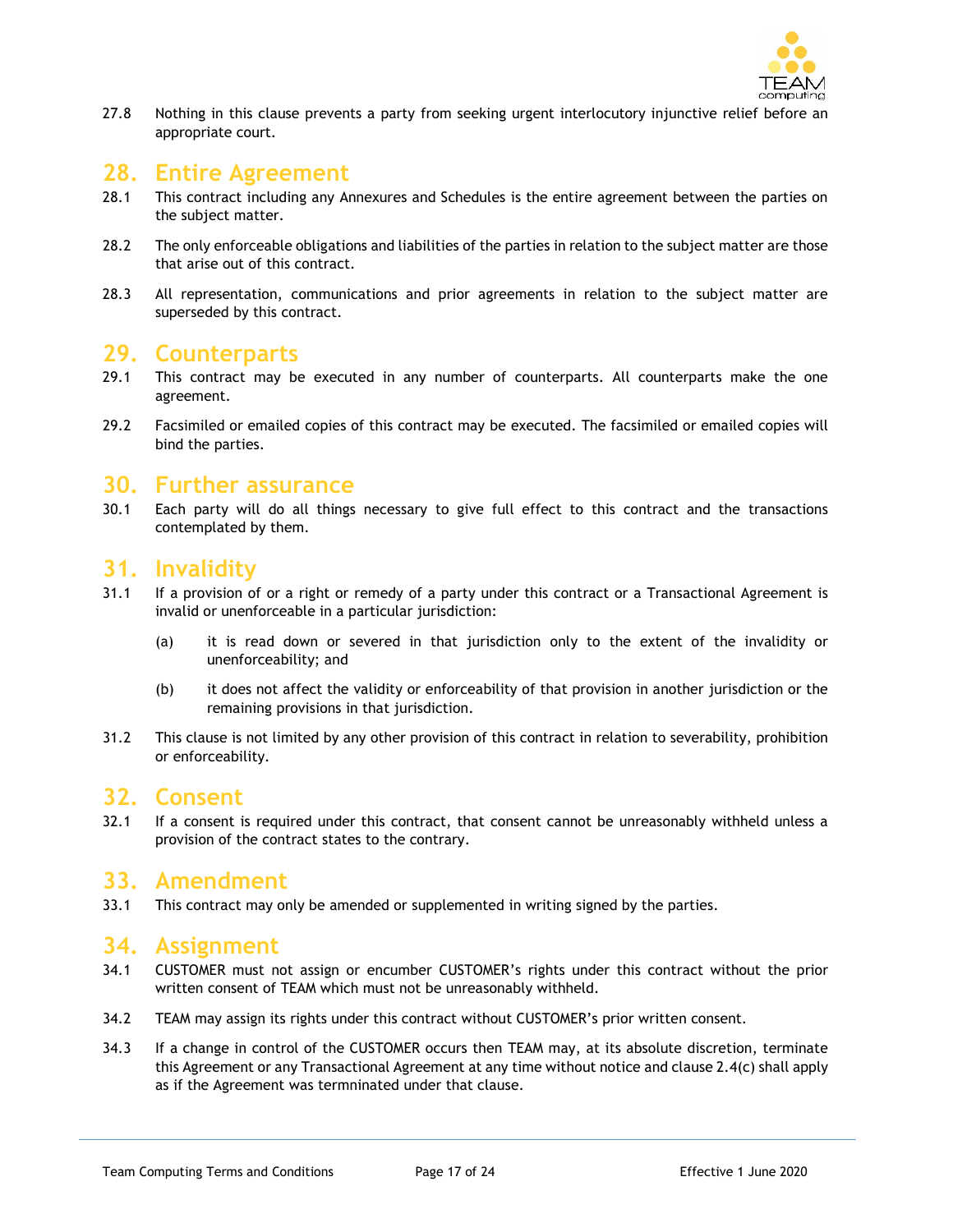

# **35. Waiver**

- 35.1 The non-exercise of or delay in exercising any power or right of a party does not operate as a waiver of that power or right.
- 35.2 No single exercise of a power or right precludes any other or further exercise of it or the exercise of any other power or right.
- 35.3 A power or right may only be waived in writing, signed by the party to be bound by the waiver.

# **36. Cumulative Rights**

36.1 The rights of a party under this contract do not exclude any other right or remedy provided by law.

#### **37. No merger**

- 37.1 The rights and obligations of the parties:
	- (a) will not merge on completion of any one Transactional Agreement under this contract; and
	- (b) will survive the execution and delivery of any assignment or other document entered into for the purpose of implementing any transaction under this contract or a Transactional Agreement.

#### **38. Governing Law**

38.1 This contract is governed by the law in force in New South Wales, Australia (the **Applicable Jurisdiction**).

# **39. Jurisdiction**

- 39.1 The parties submit to the exclusion jurisdiction of the:
	- (a) Courts of the Applicable Jurisdiction; and
	- (b) Courts exercising federal jurisdiction over matters arising in the Applicable Jurisdiction; and
	- (c) Any Court that may hear appeals from those Courts,

In respect of any proceedings in connection with this contract.

# **40. Execution by an attorney**

- 40.1 Any attorney who executes this contract on behalf of a party declares that the attorney has no notice of the:
	- (a) Revocation of the power of attorney under the authority of which the attorney executes this contract; and
	- (b) The death of the grantor

#### **41. Notices**

- 41.1 All notices required or permitted to be given by one party to another under this contract must be in writing, addressed to the other party or their lawyer; and:
	- (a) delivered to that party's address or their lawyer's; or
	- (b) posted to a party's address or the lawyer's; or
	- (c) transmitted by facsimile transmission to that party's facsimile number or their lawyer's; or
	- (d) transmitted by Email to that party's Email address or their lawyer's.
- 41.2 A notice given to a party under subclause 41.1 is treated as having been given and received: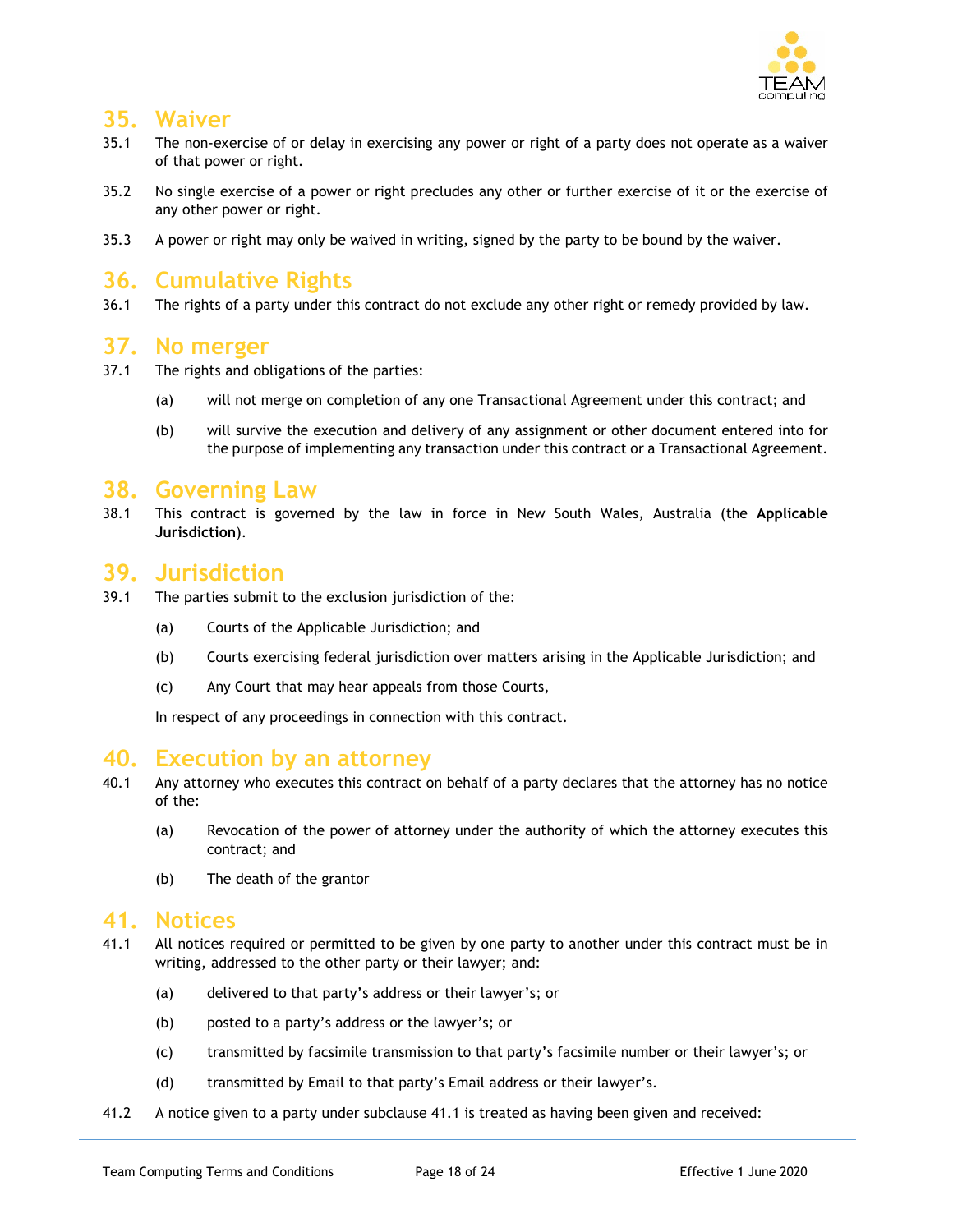

- (a) if delivered to a party's address or their lawyer's on the day of delivery if a business day, otherwise on the next business day; or
- (b) if posted to a party's address or their lawyer's, on the second business day after posting, if a business day, otherwise on the second business day after the next business day; or
- (c) if transmitted by facsimile to a party's facsimile number or their lawyer's and a correct and complete transmission report is received, on the day of transmission if a business day, otherwise on the next business day; or
- (d) if transmitted by electronic mail to a party's Email address or their lawyer's and no message is received stating that the transmission has failed, on the day of transmission if a business day, otherwise on the next business day.
- 41.3 For the purposes of this clause:
	- (a) the address, facsimile number or Email address of a party or their lawyer is set out in this contract or the Transactional Agreement;
	- (b) in the case of an address not otherwise set out in this contract, the address is an address which that party or their lawyer may from time to time give notice of to each other party or their lawyer;
	- (c) in the case of a facsimile number or an Email address, is a facsimile number or an Email address which:
		- (i) that party or their lawyer may from time to time give notice of to each other party or their lawyer; or
		- (ii) which that party or their lawyer may use from time to time to send communications to the other party or lawyer.

#### **42. Costs**

42.1 Each party will pay their own costs, fees and expenses in connection with the preparation, negotiation and execution of this contract.

# **43. Stamp Duty**

43.1 CUSTOMER will be liable for any stamp duty on this contract.

#### **44. Insurances**

- 44.1 When risk in Goods passes to CUSTOMER, CUSTOMER must have and will keep CUSTOMER's own insurance for the Goods.
- 44.2 CUSTOMER will have the following insurances:
	- (a) the Goods for full replaceable and/or repair value against damage to them while there at CUSTOMER's risk;
	- (b) public liability insurance for a minimum of \$20,000,000;
	- (c) workers compensation insurance for CUSTOMER's workers.
- 44.3 TEAM will have the following insurances:
	- (a) full replaceable and/or repair value against damage to the Goods while they are at TEAM's risk;
	- (b) public liability insurance for a minimum amount of \$20,000,000;
	- (c) professional indemnity insurance for a minimum of \$5,000,000;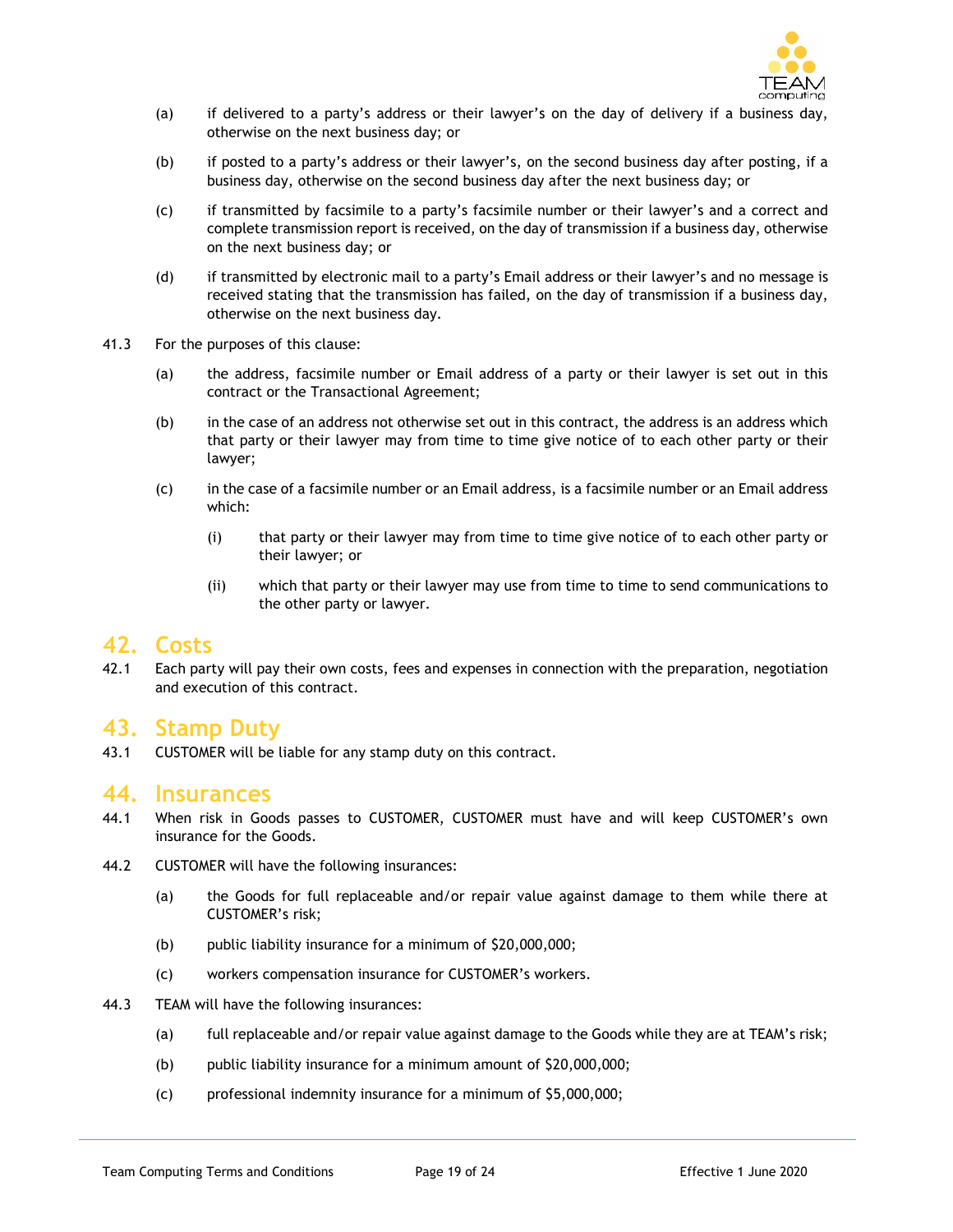

- (d) workers compensation insurance for TEAM's workers.
- 44.4 A party must on the reasonable request of another give a copy of their current policy or a certificate of currency of it to the party who requests it.

# **45. Definitions and Interpretation**

- 45.1 In these Terms and Conditions unless the context otherwise requires or permits:
	- (a) **Affected Party** means the party affected by a Force Majeure event;
	- (b) **Business** means the business of TEAM which includes provision of Services;
	- (c) **Business Day** means a day which is not a gazetted public holiday in the State in which CUSTOMER's head office resides, unless otherwise defined in a Transactional Agreement;
	- (d) **Charges** means the fees payable to TEAM for Goods or Services;
	- (e) **Commencement Date** means the date that Services provided under a Transactional Agreement are first provided by TEAM to CUSTOMER or such date defined as Commencement Date in a Transactional Agreement;
	- (f) **Confidential Information** means all confidential or proprietary information of TEAM and its related bodies corporate, including, without limitation:
		- (i) The Knowledge;
		- (ii) Information relating to the affairs, business practices, know how, trade secrets, marketing procedures, pricing information, products and services of TEAM and the Business;
		- (iii) Information relating to or about customers, customer list and customer requirements of TEAM;
		- (iv) Information relating to the trade connections of TEAM;
		- (v) Any Intellectual Property used, created or arising in the course of or as a result of the provision of the Services; and
		- (vi) Information of a commercially sensitive nature and of commercial value to TEAM

But does not include any of the above which is in or comes into the public domain in any way without breach of an obligation of confidentiality, including a breach of this contract by CUSTOMER;

- (g) **Consequential Loss** means
	- (i) A loss of revenue, loss of profits (real or anticipated) or loss of savings (real or anticipated);
	- (ii) Loss of or damage to goodwill, reputation, credit rating or market standing;
	- (iii) Increased costs of operations or finance;
	- (iv) Loss of actual or potential opportunities or loss of contracts;
	- (v) Loss arising from business interruption or wasted time;
	- (vi) Loss of or corruption of data; or
	- (vii) Any indirect, special, economic, incidental or consequential loss or damage;
- (h) **CUSTOMER** means a company, body corporate, trust or individual that wishes to enter or enters into a contract with TEAM for the supply of Goods or Services;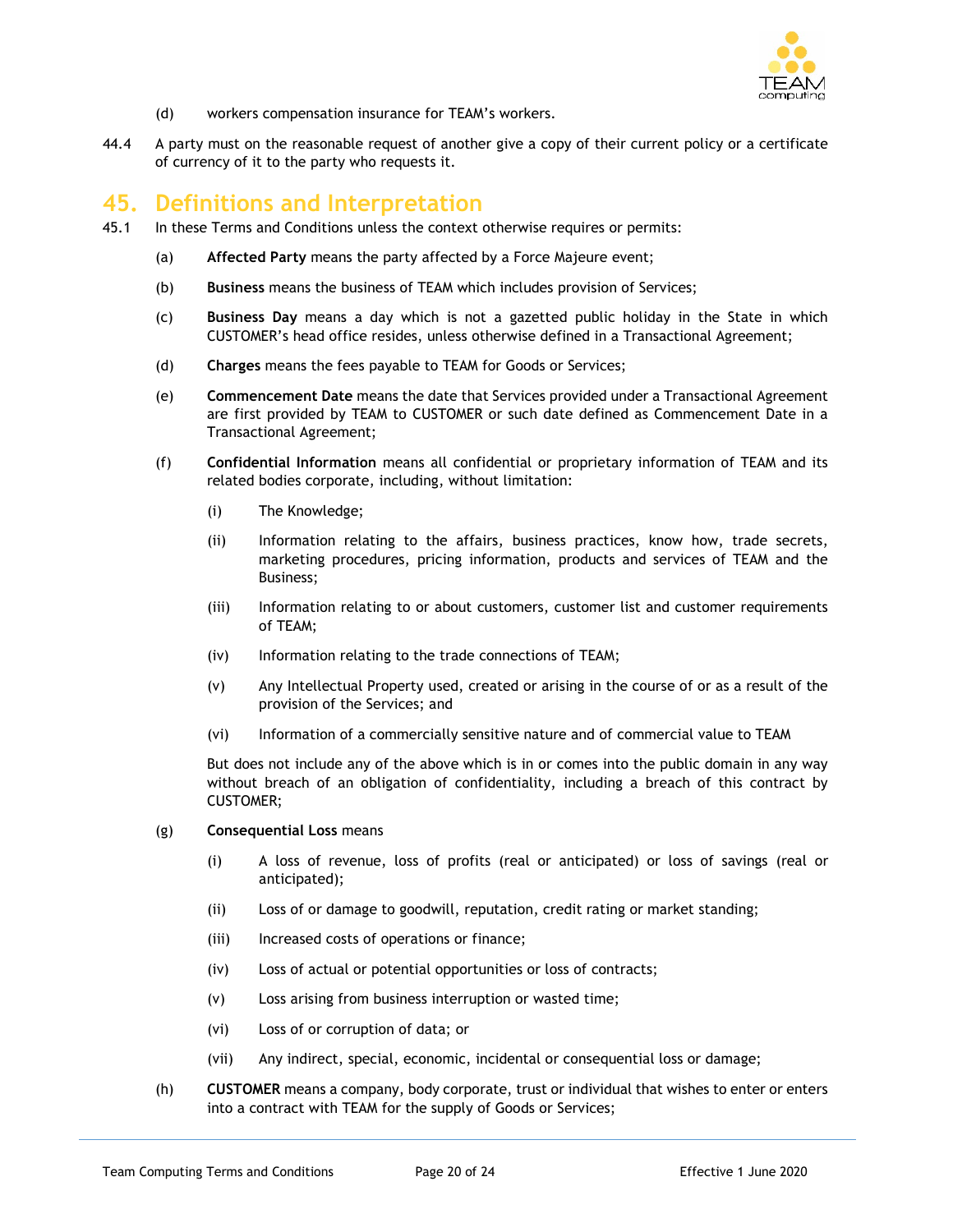

- (i) **CUSTOMER's Representative** means the person referred to as CUSTOMER's Representative in any Transactional Agreement or Engagement Agreement;
- (j) **Delivery Date** means the estimated delivery date set out in the Transactional Agreement;
- (k) **Delivery Site** means the place for delivery of Goods set out in the Transactional Agreement;
- (l) **Employee Equipment** means the mobile phone, computer and other applicable tools of trade of the employees of TEAM;
- (m) **Employee Obligations** means all obligations that an employer may be required to satisfy for an employee if the employee was providing the Services to the employer as an employee of the employer, including but not limited to:
	- (i) workers compensation insurance;
	- (ii) PAYG or other income tax deductions or withholdings;
	- (iii) contributions pursuant to the Superannuation Guarantee Administration Act (Cth) 1992;
	- (iv) annual leave;
	- (v) long service leave;
	- (vi) sick leave;
	- (vii) any other required contribution, statutory award or entitlement that TEAM may have to pay for its employees;
- (n) **Engagement Agreement** means a contract or deed between CUSTOMER and TEAM describing the method by which the parties may transact that is not a Transactional Agreement;
- (o) **Fixed Term Charge** means the charge payable in accordance with clause 11 for a Fixed Term Service for the total duration of the Initial Term;
- (p) **Fixed Term Service** means any Service supplied by TEAM in a fixed or minimum quantity per month or quarter for a fixed Initial Term, (for example, daily checks for 3 virtual machines for 36 months), where the number of months in the Initial Term is specified in the relevant Transactional Agreement;
- (q) **Force Majeure** means an event or circumstance outside the control of either of the Parties, including but not limited to "acts of god", natural disasters, government action or interference, war or civil unrest, labour shortages, national emergencies, epidemics or pandemics, strikes, refusals to grant licenses, and abnormal weather conditions, that materially disrupts the ability of one or both Parties to perform their obligations under the contract or makes performing those obligations commercially unviable;
- (r) **Goods** means an item or items that CUSTOMER wishes to purchase from TEAM that are not Services. **Goods** includes any item or items defined as a Good or Goods in a Transactional Agreement;
- (s) **GST** means Goods and Services Tax as described under A New Tax System (Goods and Services Tax) Act 1999 (Cth) as amended;
- (t) **Guarantor** means the person who has agreed to execute a guarantee in a Transactional Agreement or Engagement Agreement between CUSTOMER and TEAM;
- (u) **Initial Term** means, in respect of a Service, the minimum contract period specified in a Transactional Agreement applicable to that Service, the term of which is deemed to commence on the Commencement Date;
- (v) **Insolvency Event** means any one or more of: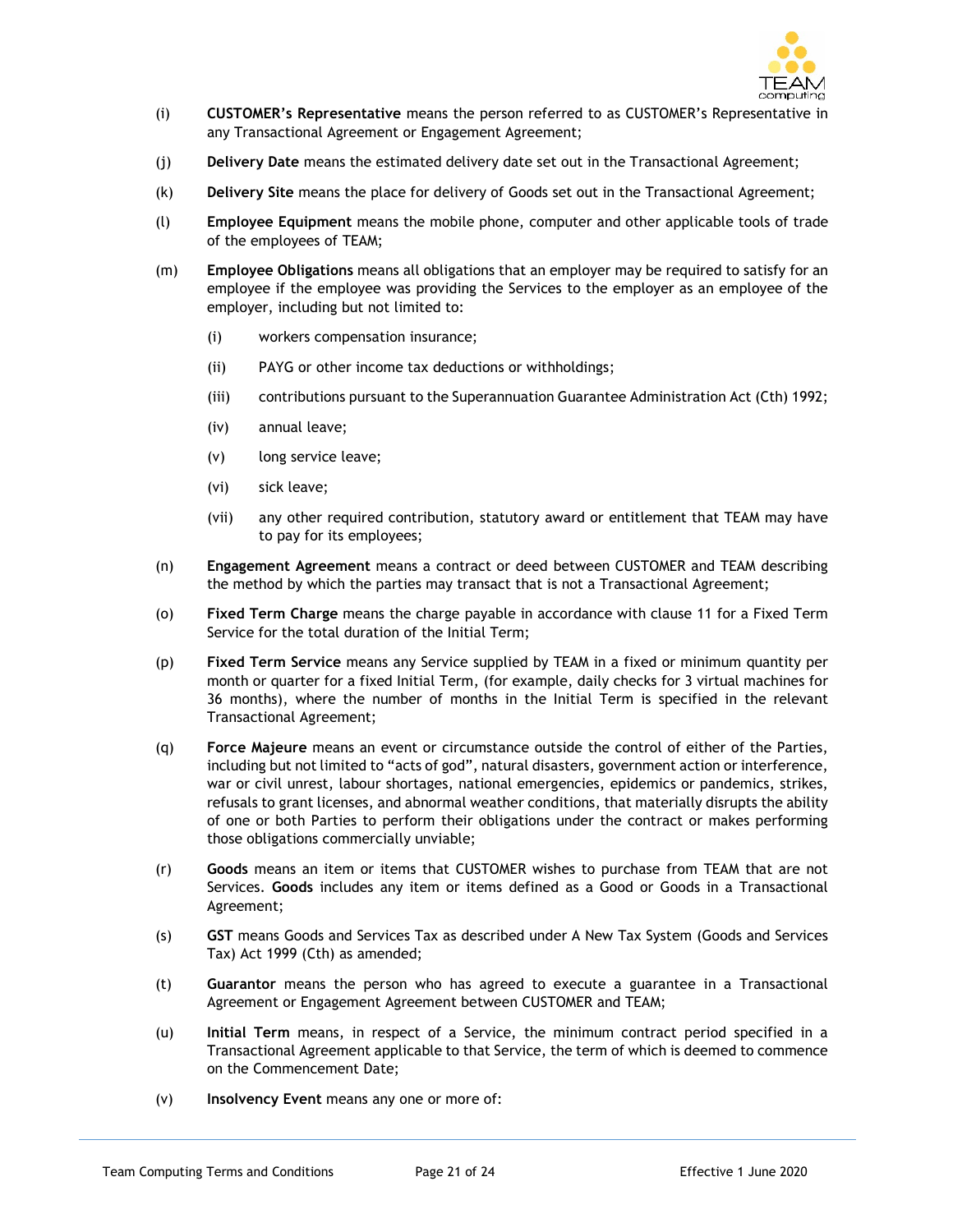

- (i) an official receiver, liquidator, provisional liquidator, official manager or similar officer being appointed in respect of a party or Guarantor;
- (ii) a party or Guarantor entering into, or resolving to enter into, a scheme of arrangement or composition or assignment for the benefit of their creditors;
- (iii) a party or guarantor being unable to pay their debts when due;
- (w) **Intellectual Property** means all rights in and relating to inventions (including patents), trade marks, copyright, designs, processes, know-how, confidential information and all other rights in present and future intangible property;
- (x) **Interest Rate** means the Corporate Overdraft Reference Rate (CORR) charged from time to time by the Commonwealth Bank of Australia plus 2%;
- (y) **Invoice Date** means the date affixed to an invoice provided by TEAM to the CUSTOMER;
- (z) **Knowledge** means:
	- (i) special and intimate knowledge, experience, skills and know-how and methodology in relation to the Business; and
	- (ii) trade secrets and confidential information, including information in relation to the Business and its products, services, customers, customer lists, customer requirements and trade connections; and
	- (iii) access to materials in which copyright and other intellectual property rights subsist and which are owned or licensed by TEAM;
- (aa) **Law** means the Laws and Regulations of the State of New South Wales, Australia as may be applicable to the type of Transactional Agreement to which these Terms and Conditions apply;
- (bb) **Materials** means written materials, goods, software, licenses, trademarks, logos, documents and promotional displays reasonably required to be used by TEAM in the provision of the Services;
- (cc) **Permitted Purpose** means a particular purpose or use to which a Good or Service may be put as stated in a Transactional Agreement;
- (dd) **Personal Information** has the meaning given to that term in the Privacy Act;
- (ee) **Privacy Act** means the Privacy Act 1988 (Cth) as amended;
- (ff) **Record** means every kind of record including any document, disk, tape or other material of any kind on or in which information or data has been printed or stored;
- (gg) **related body corporate** has the same meaning as given under Section 50 of the Corporations Law and "related bodies corporate" has a corresponding meaning;
- (hh) **Restraint Area** means Australia;
- (ii) **Restraint Period** means the period of the Transactional Agreement and after the Termination Date a period of one year, but if one year is deemed by a competent court to be too long, then six months, or if six months is deemed by a competent court to be too long then three months;
- (jj) **Services** means items that CUSTOMER wishes to purchase from TEAM which are substantially made up of the personal exertion of TEAM's employees agents or suppliers or any item or items that is defined as a Service or Services in a Transactional Agreement;
- (kk) **Service Levels** means the prescribed reliability, response times and priorities described in a Transactional Agreement;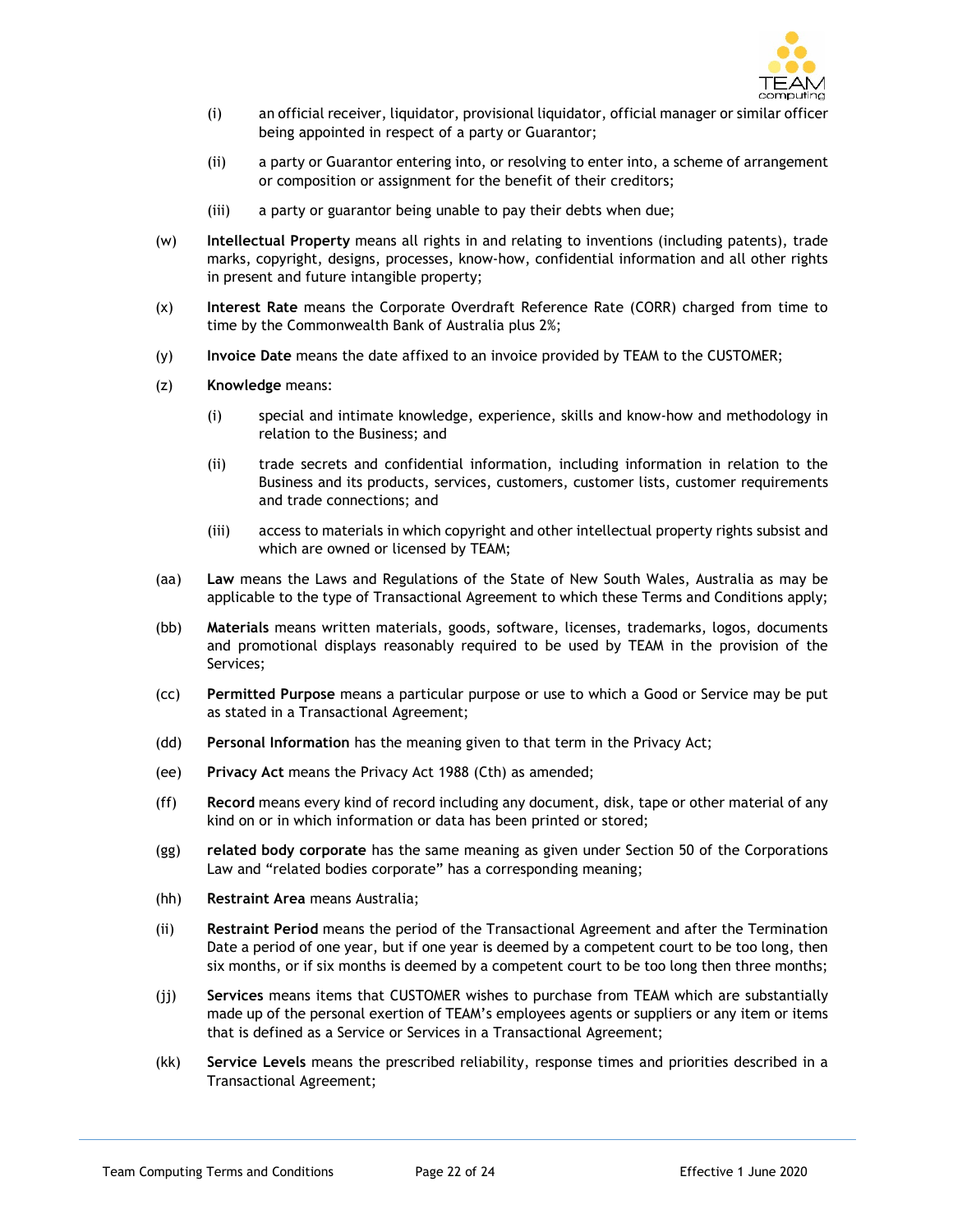

- (ll) **Supplier Failure** means a failure of any equipment, product or service supplied to TEAM by a third party which is required by TEAM to enable it to perform its obligations under a Transactional Agreement;
- (mm) **TEAM** means Team Computing Australia Pty Ltd ABN 65 104 242 159, a company incorporated in Australia with registered address of Suite 502, 156 Pacific Highway St Leonards NSW 2065 or its duly appointed agent;
- (nn) **TEAM's Representative** means the person referred to as TEAM's Representative in any Transactional Agreement or Engagement Agreement;
- (oo) **Termination Date** means the date of:
	- (i) Completion of the provision of the Services (or the provision of maintenance if TEAM is also to maintain the Goods once they are installed); and
	- (ii) The termination, full performance or conclusion of all Transactional Agreements and Engagement Agreements between CUSTOMER and TEAM as provided within them;
- (pp) **Terms and Conditions** means this document;
- (qq) **Transactional Agreement** means a document agreed between TEAM and CUSTOMER that defines the Goods and/or Services, their price, conditions of sale or other terms relating to the supply of the Goods or Services in a generally accepted written format. Transactional Agreements include but are not limited to Quotations (after being signed by CUSTOMER), Purchase Orders (after being accepted by TEAM), properly executed Managed Services Agreements, Statements of Work, General Services Agreements and End-User Licence Agreements. A Transactional Agreement shall not be binding on TEAM unless it has been signed or otherwise authorised by the CUSTOMER to TEAM's satisfaction and has been accepted in writing by TEAM;
- (rr) A reference to "a contract", "the contract", or "this contract" means a Transactional Agreement or Engagement Agreement, incorporating these Terms and Conditions;
- (ss) A reference to a party includes references to the party's executors, administrators, successors, substitutes (including, without limitation, persons taking by novation), assigns, contractors, agents, employees, invitees and licensees;
- (tt) A right or obligation of 2 or more persons gives that right or imposes that obligation jointly and severally;
- (uu) A reference to an association or body which has ceased to exist includes the organisation established in the place of that association or body to serve substantially the same purposes;
- (vv) A reference to the CEO or president of a body or authority is a reference, if there is no such person, to the senior officer of the body or authority or to the person who fulfils the duties of CEO or president as the case may be;
- (ww) A reference to any statute, regulation, proclamation, ordinance or by law includes all statutes, regulations, proclamations, ordinances or by laws varying, consolidating or replacing them, and a reference to a statute includes all regulations, proclamations, ordinances and by laws issued under that statute;
- (xx) No rule of construction applies to the disadvantage of a party because that party was responsible for the preparation of this contract or any part of it;
- (yy) Where the day or last day for doing something or on which an entitlement is due to arise is not a business day, that day or last day will be the immediately following business day;
- (zz) If this deed prohibits a party from doing a thing, then that party may not allow or cause any person to do that thing;